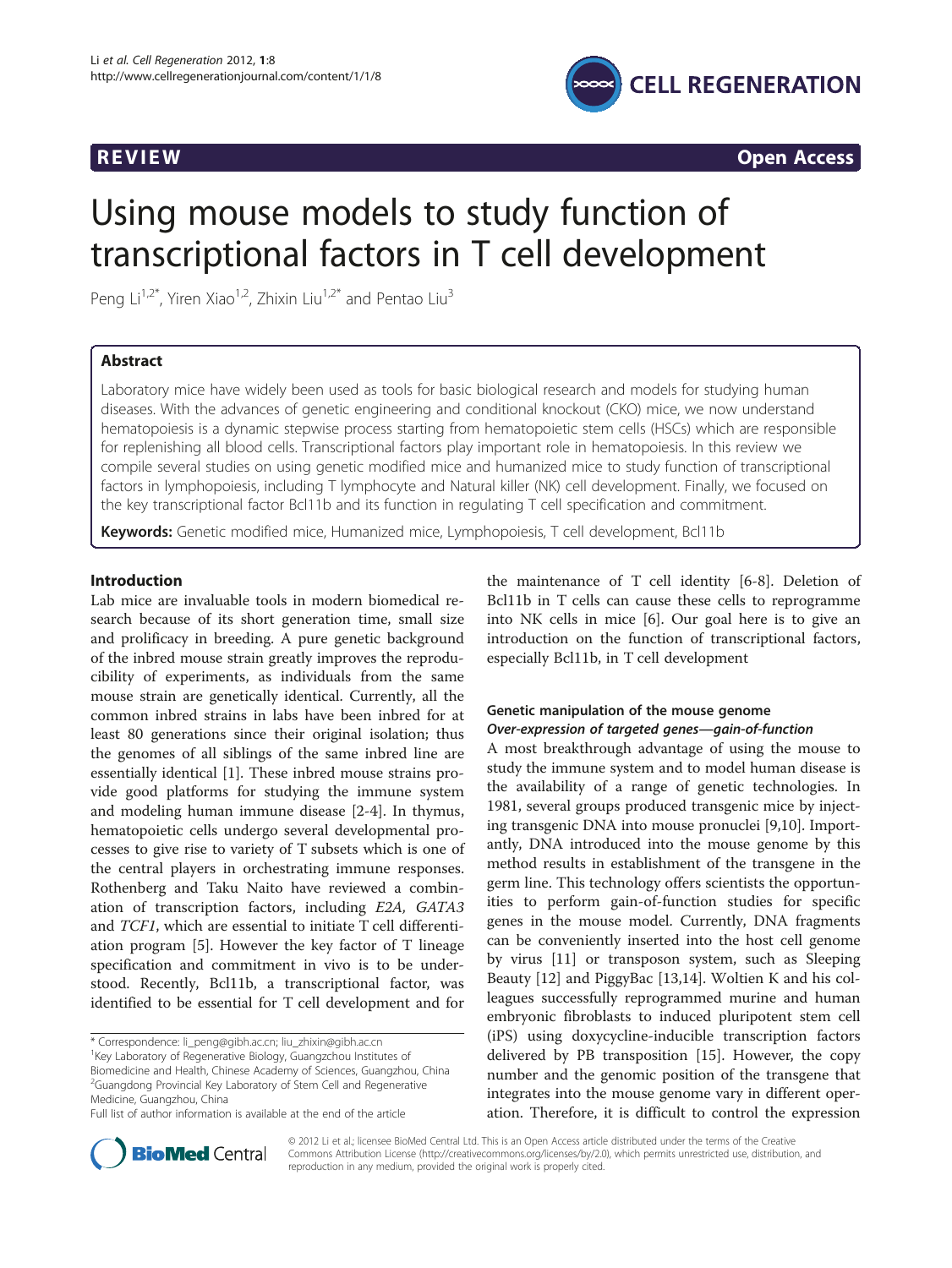levels or patterns of the transgene [[16\]](#page-9-0). In addition, except bacterial artificial chromosome transgenes [\[17](#page-9-0)], transgenes usually are not large enough to contain all of the cis-acting elements for recapitulating the endogenous gene expression patterns [[18](#page-9-0)]. In a word, loss-of-function assays are usually recruited to study gene functions besides gain-of-function assays.

#### Silent target genes—loss-of-function

In 1981, pluripotent mouse embryonic stem cells (ES) were isolated from the inner cell mass of 3.5 days postcoitum (dpc) wild type mouse embryos [[19](#page-9-0),[20](#page-9-0)]. Later, it was demonstrated that these ES cells were able to contribute to the germ line in chimera mice derived from ES cells, even after genome modification by retrovirus [[21,22\]](#page-9-0). Precise manipulation of the mouse genome was achieved by demonstrating that homologous recombination works efficiently in mouse ES cells [\[23,24](#page-9-0)]. Thus a combination of mouse ES cell manipulation and homologous recombination technologies gave birth to 'gene targeting' which has revolutionized mouse genetics. With birth of genetically engineered 'knockout' mice, target mutations have been introduced to many loci to study gene functions in the immunity. In 1990, Smithies' and Jaenisch's group independently generated β2 microglobulin knockout mice in which expression of major histocompatibility complex (MHC) class I molecules was abolished. The mutant mice developed normally but had severely reduced number of CD8<sup>+</sup> cytotoxic T lymphocytes (CTLs), indicating that MHC class I molecules are required for the selection of MHC class-I-restricted CD8<sup>+</sup> T cells and for antigen recognition by these cells, but not necessary for T cell development in general [\[25,26\]](#page-9-0). It is now feasible to knockout every single gene in the mouse and observe phenotype in this knockout mice (Figure [1\)](#page-2-0) [\[27\]](#page-9-0).

Conventionally, homologous recombination is employed in gene targeting to insert a designed mutation into the homologous recombination loci in mouse ES cells. These ES cells are totipotent and when injected into mouse blastocytes, these cells can differentiate into all cell types of a chimeric mouse [\[28\]](#page-9-0). In addition, homologues knockout of some important gene, such as the house keeping gene, leads to embryonic death [\[29\]](#page-9-0), exposing the defect of knockout technology, as we lost the opportunist to study function of these genes in adult mice. Conditional knockout mice approaches, often using the Cre-loxP site-specific recombination system, were developed to overcome the embryonic lethality problem and to investigate gene function temporally and spatially [\[30,31](#page-9-0)]. For example, T cell development is arrested at early stages in Notch1 and Gata3 adult CKO mice, demonstrating the importance of these two genes for T cell development [\[32](#page-9-0)]. However, either Notch1 or Gata3 deleted mice are died

during embryonic period [\[33,34\]](#page-9-0). Similarly, conditional knock out of Bcl11b in double negative (DN) 3 T lymphocytes induce DN3 T cell differentiate to NK cell [\[6](#page-9-0)], but Bcl11b in conventional knockout mice die within the first day after birth [\[35](#page-9-0)].

# Humanized mice

Although the mouse is instrumental in elucidating key processes in the immune system and revealing molecular mechanisms of immune diseases [\[36,37](#page-9-0)], ethical issues and significant species differences between mouse and human constrain researchers to study human immune system in vivo. Humanized mice, or mouse-human chimaeras, have been developed to overcome these constraints and are now an important research tool for the in vivo study of human hematopoietic system. Humanized mice are classified into two kinds: one is immune deficient mice engrafted with hematopoietic cells or tissues, that the other is transgenically expressing human genes. And the latter have been previously reviewed [[38](#page-9-0)]. In this review, humanized mice refer to immune deficient mice that are engrafted with hematopoietic cells or tissues. Many important research advances have been made using humanized mice as models to study human hematopoietic system. For example, Faiyaz Notta and his colleagues purified so far the most accurate human HSC Lin<sup>-</sup>CD34<sup>+</sup>C D38<sup>-</sup>CD45RA<sup>-</sup>Thy1<sup>+</sup>Rho<sup>lo</sup>CD49f<sup>+</sup> at single cell resolution in immune deficient mice [[39](#page-9-0)].

Several mouse strains have so far been used as recipients of human hematopoietic cells. Scid (severe combined immune deficiency) mice carry a spontaneous loss of function mutation of the Prkcdscid gene, or scid mutation which results in severely deficient in T and B lymphocytes and aberrant adaptive immune system [\[40\]](#page-9-0). Consequently, scid mice can engraft human hematopoietic stem cells/ progenitors, mature lymphocytes and tumor cells without rejection[[41](#page-9-0)]. Though *scid* mice were proved to be successful, the engraftment efficiency was usually low due to high levels of innate immunity response in mice [[42](#page-9-0)]. To overcome this problem, Shultz LD and his colleagues [[43](#page-9-0)] generated the NOD-Scid mice (NOD/LtSzPrKdc<sup>scid</sup>/  $PrKd^{scid}$ ) strain by introducing the scid mutation from CB17-Scid mice into the NOD strain mice that contain reduced NK cell activity [\[44](#page-9-0)]. However, NOD-Scid mice are still not good enough in xenograft for the residual innate immunity [[43](#page-9-0)]. The interleukin-2 receptor γ-chain (Il2rg) locus is an essential component of the receptor for IL-2, IL-4, IL-7, IL-9, IL-15 and IL-21 [[45](#page-9-0)]. Loss-offunction mutation at the IL-2R γ-chain results in severe impairments in T- and B-cell development and function, and completely prevents NK-cell development [[46](#page-9-0)]. Two sub-strains—NOD/ShiLtSz-scid/IL2Rγ<sup>null</sup> (-NSG) and NOD/ShiJic-scid/IL2Rγ<sup>null</sup> (NOG) which can engraft higher human grafts were generated by introducing Il2rg-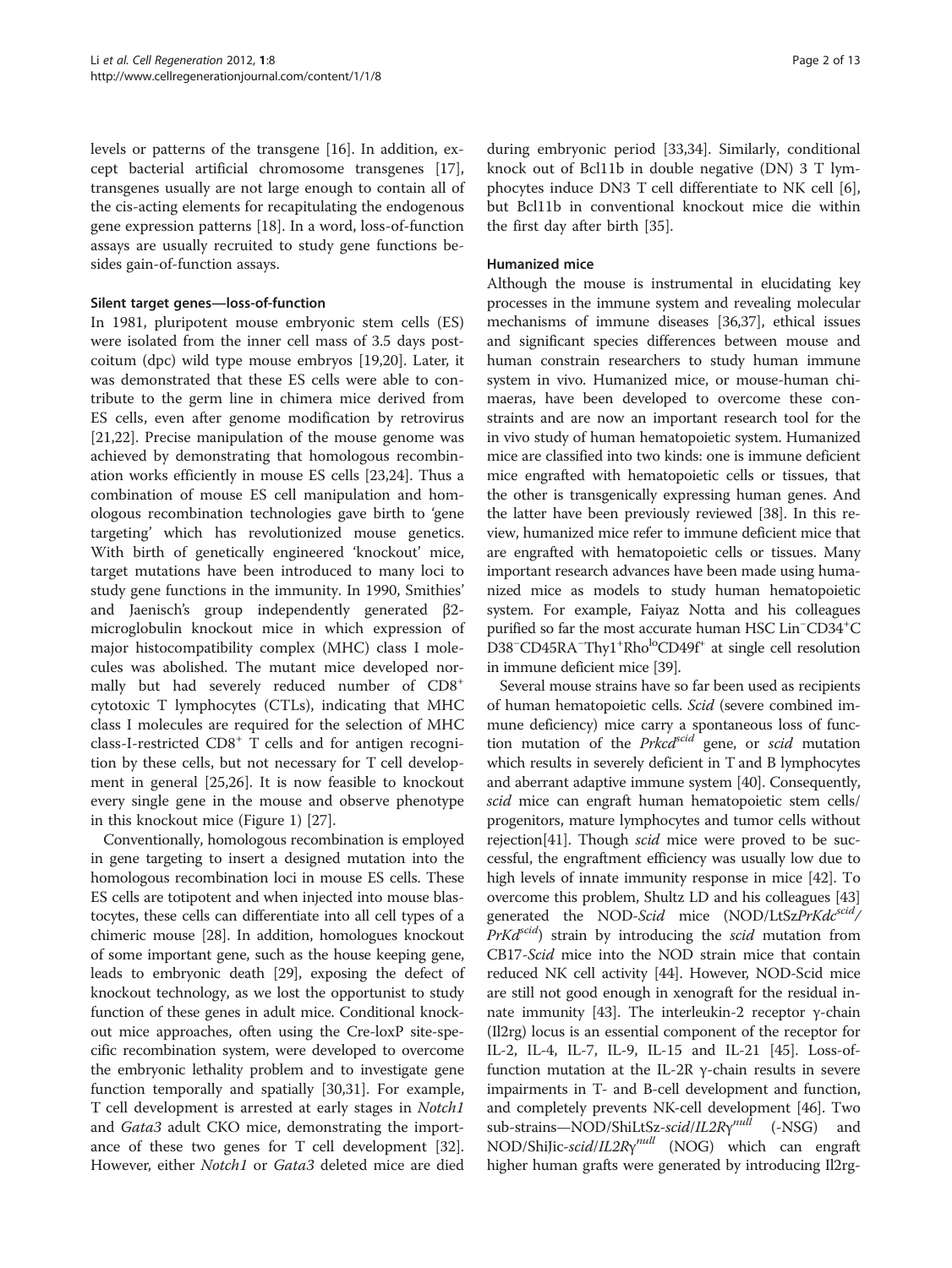<span id="page-2-0"></span>

microinjections are mated with wild-type mice to establish germ-line transmission of the modified allele. (G) Progeny derived from the chimeras are characterized using long range PCR or Southern blot analysis, and a mutant mouse line that carries the desired targeted allele is established.

null mutations to NOD- Scid mouse independently. [[47,48](#page-9-0)]. Both NSG and NOG strains are widely used for studying human hematopoiesis and leukemiagenesis [\[49\]](#page-10-0).

#### Hematopoiesis

Hematopoiesis is the dynamic and complex developmental process of the formation of new blood cells, including red blood cells (erythrocytes), white blood cells (leukocytes), and platelets [\[50\]](#page-10-0). For mammalians, hematopoiesis can be divided into two periods, the primitive hematopoiesis and definitive hematopoiesis. Primitive hematopoiesis is referred as hematopoiesis taking place prior to the development of the fetal liver. The term definitive hematopoiesis is used to describe blood formation after the formation of the fetal liver. In the mouse embryos, primitive hematopoiesis formed at 8.0 days postconception (dpc 8) in the yolk sac blood islands. During embryonic development, the location of hematopoiesis shifts from the aorta-gonad-mesonephros (AGM) region to the fetal liver [[51](#page-10-0)]. After birth, the hematopoiesis center migrates from the fetal liver to the bone marrow (BM), where the special microenvironment (the endosteal niche) supports hematopoiesis [[52](#page-10-0)].

HSCs are a heterogeneous pluripotent population and are composed of long-term HSC and short-term HSC. Long-term HSCs are capable of self-renew for the whole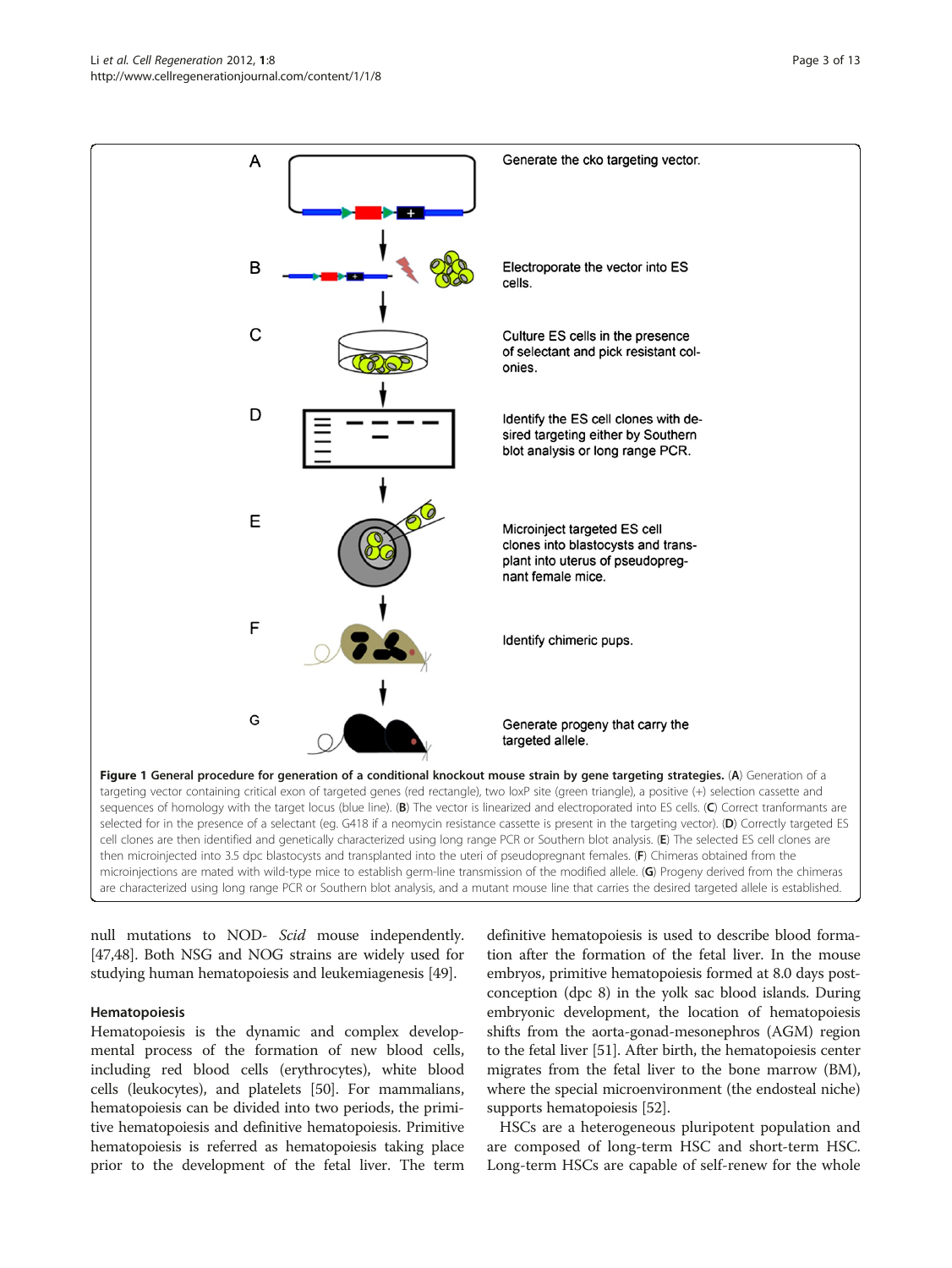life of the host, whereas short-term HSCs retain selfrenewal capacity for approximately 8 weeks [[53\]](#page-10-0). Shortterm HSCs proliferate and differentiate to multipotent progenitors (MPP) that give rise to common myeloid progenitors (CMP) and common lymphoid progenitors (CLP). CMP give rise to granulocyte macrophage progenitors (GMP) and megakaryocyte erythroid progenitors (MEPs) [\[54](#page-10-0)]. GMP can differentiate towards neutrophils, monocytes, macrophages, eosinophils, basophils, and mast cells, while MEP generate megakaryocytes and erythrocytes [\[55](#page-10-0)]. In contrast, CLP are restricted to give rise to T cells, B cells, Natural Killer (NK) cells, and some dendritic cells, but two studies suggest that some progenitors derived from CLP retain myeloid differentiation potentials (Figure 2) [\[56,57](#page-10-0)]. However, cell lineage can be studied by over-expression or inactivation of some key transcriptional factors in hematopoietic lineages [\[58](#page-10-0)]. Ectopic expression of Gata1 forced primary myeloid progenitors differentiate to erythroid, eosinophil, and basophil-like cell lineages, instead of macrophages and granulocytes [\[59\]](#page-10-0). Similarly, expression of PU.1 and C/EBPα in early mouse T cells endows the lymphoid T cell with myeloid differentiation potential [\[56](#page-10-0)]. B and T lymphocytes can be reprogrammed to myeloid cells upon over expressing PU.1, C/EBPα and/or C/EBPβ [\[60,61\]](#page-10-0).



#### T cell development

T cells are derived from the thymus and are important for adaptive immune responses [\[62\]](#page-10-0). T cells are capable of recognizing antigen peptides that are bound to MHC molecules. There are two main subpopulations of T cells:  $CD4^+$  helper T and  $CD8^+$  cytotoxic T cells.  $CD4^+$  T cells recognize MHC II molecule complexes and secrete various cytokines after being activated. Conversely, CD8<sup>+</sup> T cells recognize MHC class I molecules and exhibit cellkilling activity after activation [[63,64\]](#page-10-0). Acquired Immune Deficiency Syndrome (AIDS) provides a vivid and tragic illustration of the importance of T cells in immunity. The human immunodeficiency virus (HIV), the causative agent of AIDS, binds to the CD4 molecules which causes depletion of CD4<sup>+</sup> T cells in AIDS patients [[65\]](#page-10-0). Without CD4<sup>+</sup> T cells, AIDS patients become hypersusceptible to pathogens that normally inhabit in tissues without much harming, and die of the opportunistic infections [[66](#page-10-0)].

T cell development, which happens in the thymus, involves progenitor homing, lineage specification and commitment [\[67\]](#page-10-0). It also requires the intrathymic microenvironment and interactions among key transcription factors [[5,](#page-9-0)[68](#page-10-0)]. In adult mice, CLPs migrate from the bone marrow to the thymus and initiate the program of T cell development [\[69\]](#page-10-0). In the thymus, thymocytes are classified into three distinct maturational—double negative (DN; CD4<sup>-</sup>CD8<sup>-</sup>), double positive (DP; CD4<sup>+</sup>CD8<sup>+</sup>) and single-positive (SP; CD4<sup>-</sup>CD8<sup>+</sup> or CD4<sup>+</sup>CD8<sup>-</sup>) (Figure [3\)](#page-4-0) [[70](#page-10-0)].

Classically, the DN population can be further subdivided into four subtypes (DN1—4) based on the level of markers CD117 (c-Kit), CD44, and CD25 expressed on the surface of the cell [[71\]](#page-10-0). The CD117<sup>+</sup> DN1 (CD44<sup>+</sup> CD25- ) subsets, also known as early T cell precursors (ETP), are thought to contain not only T lineage potential but also B lineage and granulocytemonocyte potential [[56,72\]](#page-10-0). Flt3/Flk2, a tyrosine kinase receptor, endows ETP the choice to differentiate into not only T cell, but also B cell, NK cell and macrophages [[73\]](#page-10-0). In addition, both Gata3 (GATA-binding protein 3) and Bcl11b are essential for ETP maintenance and development [[7,](#page-9-0)[74](#page-10-0)]. Notch signaling is indispensable for ETP [[75](#page-10-0)]. Recently, T-cell factor 1 (TCF-1; also known as transcription factor 7, T-cell specific, TCF7) was identified as a messenger that transmit the commands from Notch signal to downstream transcriptional factor like Gata3 and Bcl11b during T cell specification and differentiation [\[76\]](#page-10-0).

T cell specification occurred in the course of transition from ETP to DN2 (CD44<sup>+</sup>CD25<sup>+</sup>). During this period, several key T cell genes, such as *Bcl11b*, *Tcf12* (*HEBAlt*), Gata3 and *Notch1* are up-regulated. DN2 T cells notwithstanding, retain the potentials to differentiate into NK cells and myeloid cells [\[56,57,77\]](#page-10-0). ETPs and DN2 thymocytes initiate TCR gene rearrangements. However,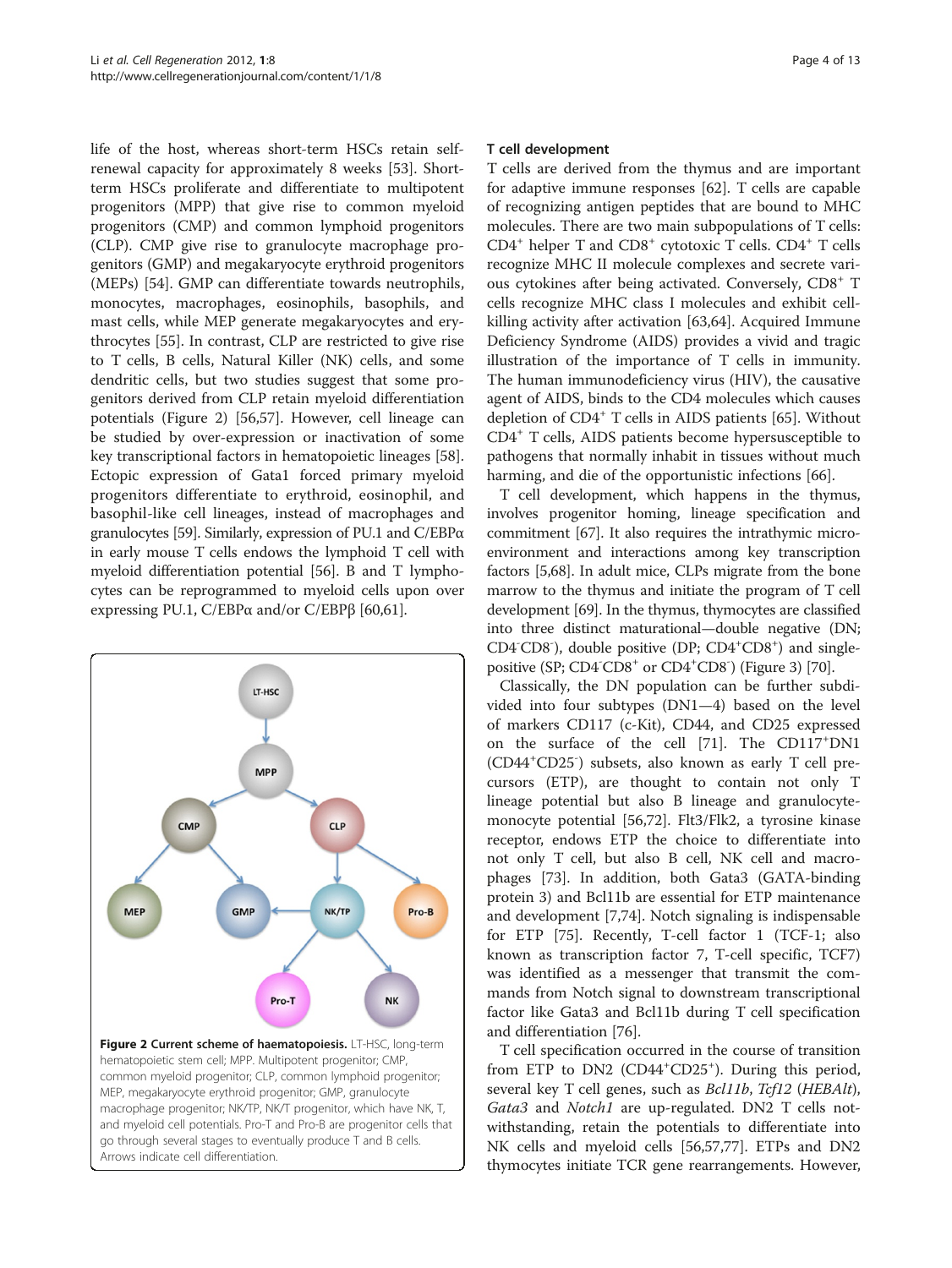<span id="page-4-0"></span>

they do not exhibit full V(D)J rearrangements or express any TCRβ or TCR γδon their cell surface, which are symbols of committed T cells. The non-T cell potentials are lost in the DN3 (CD44<sup>-</sup>CD25<sup>+</sup>) T cell stage [\[73](#page-10-0)]. Some DN3 T cells successfully rearrange TCR  $γ$ - and δchains instead of β-chain and differentiate into γδ-T cells. The majority of T cells at DN3 stage commit to the αβ-T cell lineage by further upregulating key T cell genes and shutting down expression of genes that are important for non-T cell lineages [\[78\]](#page-10-0). Co-activities of E2A and HEB are not only crucial for TCR rearrangement [\[79](#page-10-0)], but are also essential for T cells to regulate β selection, positive selection and lineage-specific gene expression at the subsequent T-cell receptor checkpoint [[80\]](#page-10-0). The DN4 (CD44<sup>-</sup>CD25<sup>-</sup>) thymocytes undergo βselection after successful TCR βgene rearrangements and initiate the differentiation to CD4<sup>+</sup>CD8<sup>+</sup> double positive (DP) cells [[81](#page-10-0)].

Positive selection of the developing T-cell receptor repertoire occurs in the thymic cortex where DP cells (CD4<sup>+</sup> CD8<sup>+</sup> ) selected via MHC class II and MHC class I molecules will eventually become  $CD4^+$  cells and  $CD8^+$ cells, respectively [[82\]](#page-10-0). During negative selection, that strong interaction between thymocytes and antigens would trigger Fas apoptotic signal, which in turn encourage apoptosis of the thymocytes [\[83\]](#page-10-0). After positive and negative selections, the surviving thymocytes migrate to the peripheral lymphoid tissues where cytokines like IL-7 and the constant interaction between T cell and selfpeptide MHC play a critical role in T cell maintenance [[84\]](#page-10-0). Moreover, thymic epithelial-cell microenvironments are indispensible for T cells selection and maintenance during immune responses [\[85\]](#page-10-0). Some transcriptional factors are required in T cell maturation. For example, E protein transcription factors HEB and E2A are vital in DP to SP transition [[86\]](#page-10-0). Besides the transcriptional factors, establishment of T cell identity is also regulated by epigenetic modification. For instance, PU.1 and GATA3 that are essential for T cell development are controlled by dynamic histone modification at promoter region [[68\]](#page-10-0).

# NK cell development

NK cell were first discovered by Rolf Kiessling in the 1970s, when he found a small population of large granular lymphocytes displayed cytotoxic activity against a wide range of tumor cells in the absence of any previous immunization with the tumors [\[87,88](#page-10-0)]. This population of cells were named "natural killer" because of the initial notion that they did not require prior activation to kill cells. It was later shown that NK cells preferably targeted cells that expressed low levels of MHC class I molecules, a concept termed as "missing-self" recognition [\[89,90](#page-10-0)]. NK cells constitute an essential component of the innate immune system, which, unlike the adaptive immune system, recognizes and responds to pathogens without requiring prior priming through clonal antigen receptors. Mice with deficiencies in NK stimulatory immunereceptors such as NKG2D and DNAM-1 are defective in tumor surveillance in models of spontaneous malignancy [\[91\]](#page-10-0).

NK cell development occurs mainly in BM, although a bipotent T/NK progenitor (TNKPs) containing T- and NK-cell potentials has been identified in mouse fetal liver and fetal thymus [\[92](#page-10-0)]. In BM, CLP commit to natural killer cell precursors (NKPs), which are defined as Lin<sup>-</sup>(lineage)CD122<sup>+</sup>NK1.1<sup>-</sup>DX5<sup>-</sup> [\[93\]](#page-10-0). Upon CD122 expression, NKPs lose B-, T- or myeloid-cell potentials and respond to IL-15 stimulation, which promotes NK cell development [\[94](#page-10-0)]. Then, NKPs further differentiate into immature NK cells that express NK1.1 in bone marrow and liver [[95](#page-10-0),[96](#page-10-0)]. Finally, immature NK cells differentiate into mature NK cells and obtain NK-cell self-tolerance by expressing inhibitory NK-cell receptors like Ly49 and CD94-NKG2. [[97](#page-10-0)]. Mature NK cells circulate in the body as defenders to maintain homeostasis and shape their weapons by producing Fasl, Trail, γInterferon-IFN-γ perforin and granzymes [[98](#page-11-0)]. Thymic NK cells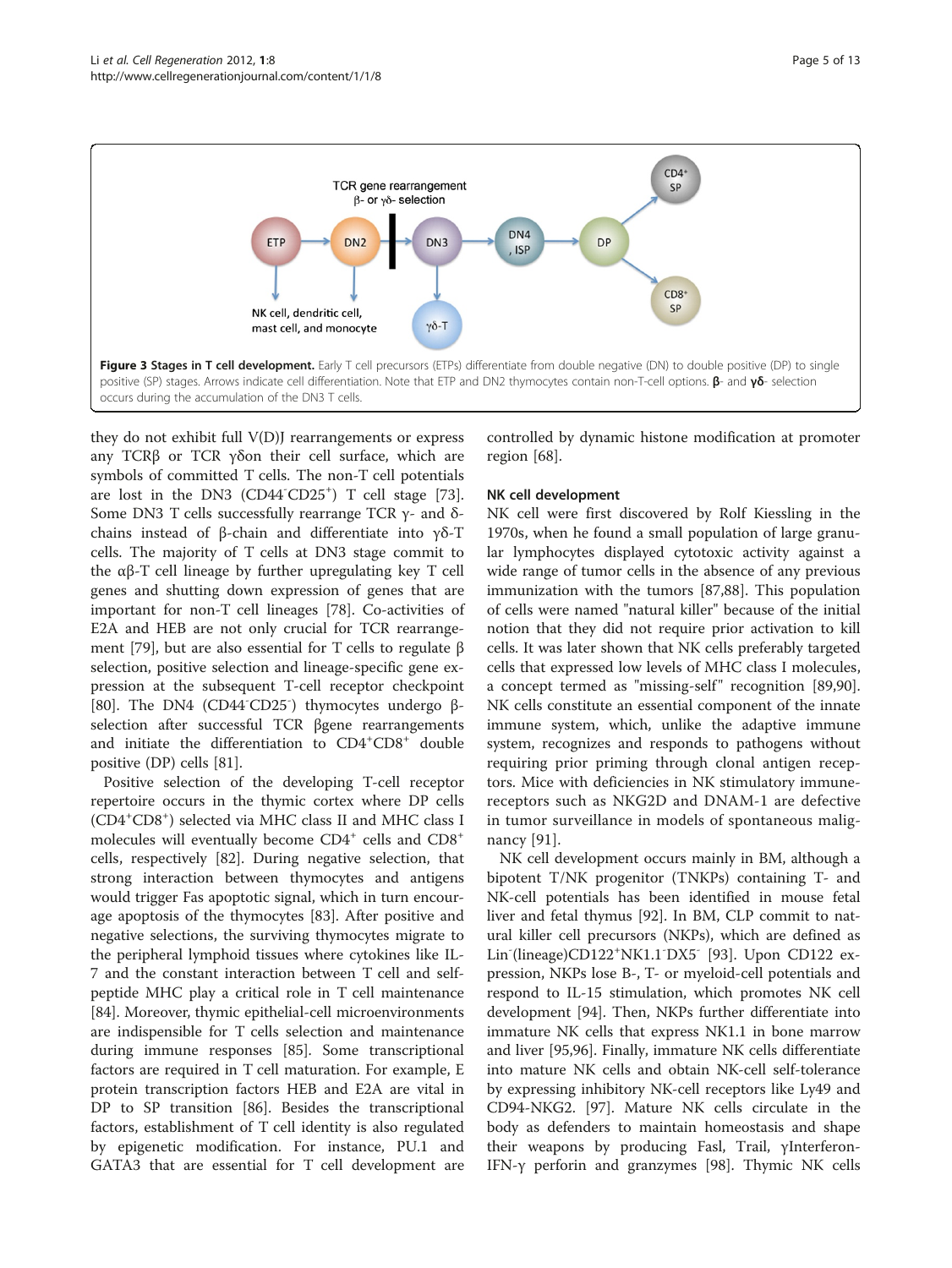express both GATA3 and CD127 (IL-7Rα). Compared to conventional NK cells, the cytotoxicity in thymic NK cells is compromised [\[99](#page-11-0)]. Moreover, it was reported that NK cell progenitors (CD34<sup>+</sup>CD1a<sup>-</sup>) in human thymus that eventually differentiated into functional CD56+ NK cells express bone morphogenetic protein (BMP) receptors IA (BMPRIA), suggesting that BMP signaling pathway was required for human thymic NK development [[100](#page-11-0)]. In addition, NKp46, a NK cell marker encoded by Ncr1 gene, was found capable of blockading enhanced NK cell reactivity [[101](#page-11-0)]. Recent studies proposed that Bcl11b was a key regulator in controlling NK cell development as loss of Bcl11b induced T cell reprogrammed to NK like cell [\[6,](#page-9-0)[102\]](#page-11-0).

# Bcl11b

The B-cell lymphoma/leukemia 11 (Bcl11) family has two members, Bcl11a and Bcl11b. Both of them are Kruppel-like C2H2 type zinc finger transcription factors [[103\]](#page-11-0). Bcl11a was first discovered as a retroviral insertion site (Evi9) in myeloid leukemia tumors in the BXH-2 mouse [[104](#page-11-0)]. Located at 2p16.1, Bcl11a is consists of 5 exons and encodes three different isoforms (Figure [4](#page-6-0)A). The first three exons of *Bcl11a* present in all the three isoforms. The longest isoform comprised exon 1-4, whereas the rest two common shorter isoforms exhibited alternative splicing from within exon 4 to an additional exon 5. However, the exon 5 in the isoform 2 is different from the one in the isoform 3 due to frame shift in their exon 4.

Bcl11a is also expressed in early T cell progenitors and is also important for T cell development. Germ-line deletion of Bcl11a causes neonatal lethality and an absence of B cells at the earliest B cell development stages [[105,106](#page-11-0)]. Recipient mice of *Bcl11a*-deficient fetal liver cells develop T cell leukemia [[105](#page-11-0)]. Genome-wide association studies in human have revealed association of the Bcl11a locus with persistent fetal hemoglobin in the adult [[107](#page-11-0),[108](#page-11-0)]. Further characterization of Bcl11a mutant mice also uncovers the key role of Bcl11a in the fetal to adult expression switch of hemoglobin [[109](#page-11-0)]. Beside of its important functions in B cell development and the switch of hemoglobin expression, Bcl11a is related to pancreatic beta-cell function, dysfunction of which leads to type 2 diabetes [\[110\]](#page-11-0). In addition, a recent study shows that Bcl11a is required in neuronal morphogenesis and sensory wiring of the dorsal spinal cord [\[111\]](#page-11-0).

Bcl11b, also named Rit1 (radiation-induced tumor suppressor gene 1), is the other member of the Bcl11 family in the mouse and human genomes. Bcl11b located at 14q32.2, is consists of 4 exons and encodes 2 isoforms. Compared to the isoform 1 of BCL11B that contains 894 amino acids, its isoform 2 lacks exon 3 and only have 823

amino acids. All the 6 zinc fingers are distributed within the exon 4. Alejandro Gutierrez and his colleagues find that only exon 2 and 3 are responsible for encoding the DNA binding domains [[112](#page-11-0)]. some other domains within the Bcl11b participate in protein-to-protein interactions, including histone deacetylase (HDAC1 and HDAC2) [\[113](#page-11-0)], sirtuin family protein (SIRT2) [[114\]](#page-11-0), metastasis-associated proteins (MTA1 and MTA2) [[115\]](#page-11-0), Rb-associated protein (RbAp46 and RbAp48) [[116\]](#page-11-0) and histone methyltransferase (SUV39H1) [[113\]](#page-11-0) (Figure [4B](#page-6-0)).

Bcl11b was initially identified as a tumour suppressor gene in T cells, because loss of heterogynous (LOH) contributed to the formation of thymic lymphomas in γ–ray irradiated mice [\[117,118](#page-11-0)]. In addition, BCL11B is found to be involved in human T cell leukemia. A specific cryptic translocation,  $t(5;14)(q35.1;32.2)$ , accrued in about one fifth of T-cell adult leukemia/lymphoma (T-ALL) patients, serves to activate expression of Hox11L2 by juxtaposition with strong T cell enhancer elements at the 3' of the Bcl11b locus [[119](#page-11-0),[120](#page-11-0)]. Further more, a novel chromosomal aberration, inv (14) (q11.2q32.31) was reported in T-ALL samples. In this inversion, the 5' part of Bcl11b, including exons 1-3, was joined to the TRDD3 segment of the TCR δlocus. Consequently, inframe transcripts with truncated human BCL11B and TCRδconstant region were highly expressed in screened T-ALLs but not in normal T cells [[121](#page-11-0)]. Interestingly, though Bcl11b is considered as a tumour suppressor gene, it is highly expressed in many human T cell tumour lines and is required for their survival. Suppression of Bcl11b by RNA interference (RNAi) causes apoptosis of these tumour cells, possibly due to a decrease of a cell-cycle inhibitor, p27, and an anti-apoptotic protein, BCL-xL. This indicates involvement of the mitochondrial apoptotic pathway. In contrast, normal mature T cells remained unaffected within the experimental time period [[122](#page-11-0),[123](#page-11-0)]. Therefore, Bcl11b could be an attractive therapeutic RNAi target in T-cell malignancies [[124](#page-11-0)].

# Function of Bcl11b in early T cells

During evolution, a homolog of Bcl11b first appeared in cartilaginous fishes. In sea lampreys, a jawless vertebrate, expression of a Bcl11b ortholog is specifically detected in VLRA<sup>+</sup> cells that are similar to T lymphocytes in vertebrates, but not in  $VLRB^+$  cells that are similar to B lymphocytes in vertebrates [\[125\]](#page-11-0). In bony fish, the Bcl11b ortholog is expressed in the thymus and positively regulates Ccr9 expression, which encodes the receptor for ccl25, a novel chemokine expressed in thymic epithelium [\[126\]](#page-11-0). In both the mouse and human, Bcl11b is highly expressed in T cells [[35](#page-9-0)[,119](#page-11-0)]. In the hematopoietic system, Bcl11b was absent in B cells, myeloid cells and most NK cells, but highly expressed in T cell lineage [\[7](#page-9-0)]. Developmentally, its expression is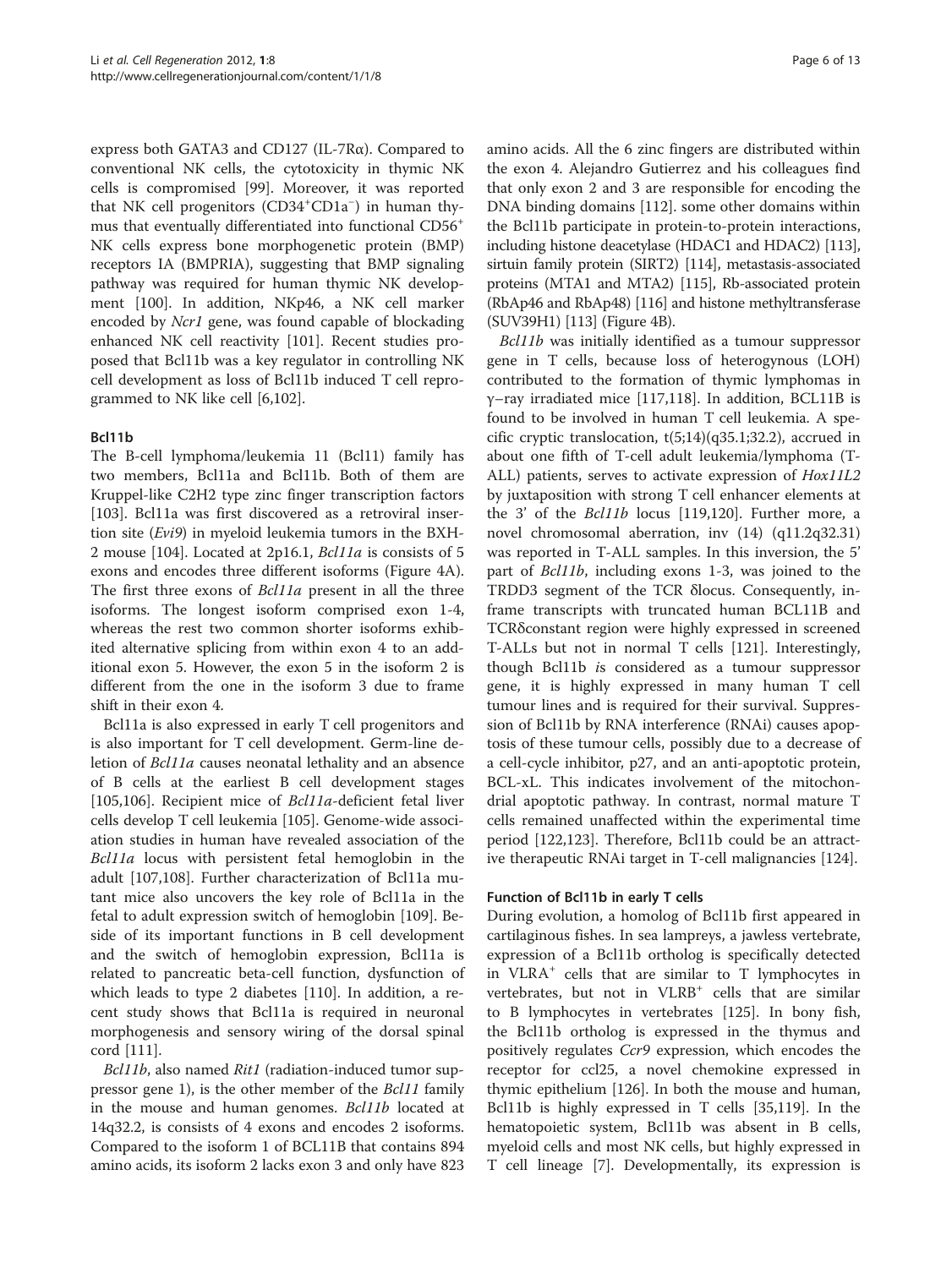<span id="page-6-0"></span>

tightly associated with T cell commitment. Early thymocytes, for example, start to express Bcl11b during the transition from ETP to DN2b stage, at a time when early thymocytes gradually lose non-T-cell potentials, by histone 3 methylation (H3) and demathylation [[68\]](#page-10-0), implicating that Bcl11b plays an important role in this process. Bcl11b expression is maintained at high levels in T cells beyond DN2b stages [[106](#page-11-0)]. In mice, overexpression of Bcl11b results in the differentiation of Thelper (Th) cells [[127](#page-11-0)], whereas down-regulating or knockout of Bcl11b induces reprogram from T cell into NK-like cell [[6\]](#page-9-0). However, function of Bcl11b in human T cell requires further investigations.

Loss-of-function studies on Bcl11b in the mouse demonstrated that Bcl11b is required for early T cell development and the survival of T cells. Bcl11b homozygous mutant knockout mice die in the first few days after birth possibly due to neurological or other uncharacterized defects [[35](#page-9-0)[,128,129](#page-11-0)]. Furthermore, in this Bcl11bdeficient strain, T cell development is blocked at the DN2-DN3 stage without obvious defects in other hematopoietic lineages. A recent study using the same knockout strain shows that Bcl11b-deficient thymocytes are arrested at DN2 stage and acquires self-renewal properties in vitro [\[8](#page-9-0)]. Our results, together with a study from Rothenberg's lab, show that Bcl11b-deficient DN1 and DN2 thymocytes stop T cell development and acquire NK differentiation potentials in mouse thymus. We thus named these killer cells that were reprogrammed from T cells as induced T-to–natural killer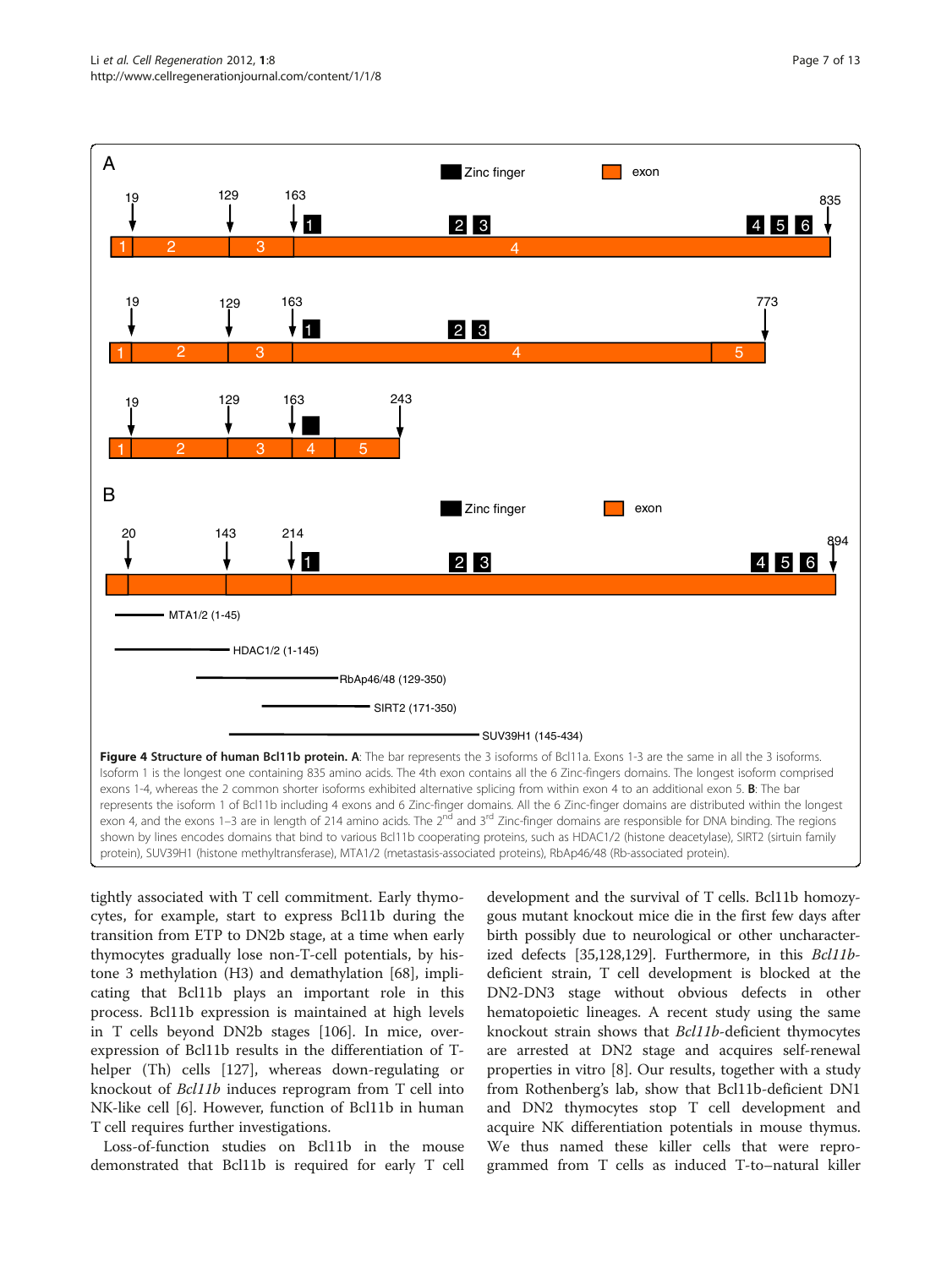(ITNK) cells [[6\]](#page-9-0). In Bcl11b-deficient thymocytes show impaired Vβ to Dβ rearrangements and absence expression of pre-T cell receptors (pre-TCR) complex on the cell surface [\[35](#page-9-0)]. In addition, thymocytes undergo profound apoptosis in neonatal Bcl11b-deficient mice [\[35](#page-9-0)]. However, apoptosis is unlikely to be the main reason for the failure of T cell development upon loss of Bcl11b, because inactivation of p53 in mutant thymocytes is not sufficient to fully restore the T cell development, even though some immature single-positive (ISP) T cells are indeed detected in  $Bcl11b^{-/-}p53^{-/-}$  embryos [\[130](#page-11-0)]. The exact cause of T cell defects in Bcl11b-deficient mice thus remained unresolved. Taken together, Bcl11b is required for the early T cells to sustain T cell development and suppressed non-T cell differentiation potentials.

#### Function of Bcl11b in mature T cells

Bcl11b plays a critical role in DP thymocytes by controlling positive selection of both CD4 and CD8 lineages. Bcl11b-deficient DP thymocytes are prone to spontaneous apoptosis, which is possibly due to impaired proximal TCR signaling and attenuated extracellular signal-regulated kinase phosphorylation and calcium flux that are required for initiation of positive selection [\[131](#page-11-0)]. In mice CD4<sup>+</sup> T cells, following activation through TCR, down-regulation of endogenous human BCL11B reduces IL-2 expression, whereas overexpression of BCL11B augments IL-2 expression [\[132](#page-11-0)]. Further studies indicate BCL11B promotes IL2 expression by binding and activating the IL2 promoter through the US1 site and by enhancing NFKB1 (NK-kappa-B) activity [\[133\]](#page-11-0). For the  $CD8<sup>+</sup>$  T cells, Bcl11b is essential in the antigen-specific clonal expansion and cytolytic effector function [\[134](#page-12-0)]. Loss of Bcl11b can also induce mature T cells, like DP and CD8<sup>+</sup>, to differentiate into ITNK [\[6](#page-9-0)]. It has been suggested that Bcl11b represses gene expression program that are associated with mature  $CD4^+$  and  $CD8^+$ thymocytes, including Zbtb7b (Th-POK) and Runx3 that are important for the development of mature CD4<sup>+</sup> and CD8<sup>+</sup> T cells, respectively [[135-137\]](#page-12-0).

It is worth mention that Bcl11b haploinsufficiency is demonstrated in thymocyte development. Compared to wild type mice, heterozygous Bcl11b mutant mice have fewer thymocytes. These  $Bcl11b^{+/}$  thymocytes are much more prone to lymphomagenesis [\[138\]](#page-12-0). Moreover, in γirradiated mice, Bcl11b heterozygosity promotes clonal expansion and differentiation arrest of thymocytes [\[139](#page-12-0)]. Nevertheless, it was puzzling that no tumour development has ever been reported in mice transplanted with Bcl11b homozygous knockout progenitors from fetal live.

# Reprogramming from T cells to NK-like cells

Using Bcl11b conditional knockout mice, it was demonstrated that Bcl11b is important for both early and

mature T cell development. Positively regulated by Notch signaling, Bcl11b suppresses key NK genes expression and promotes the expression of cocktail of T cell-associated transcription factors in T cells. Thus, acute loss of Bcl11b makes early T cells lose their T cell potential and differentiate to NK cells. In committed DN3 thymocytes, Bcl11b is essential for the maintenance of T cell identity, since every single survival Bcl11b deficient DN3 T cell abandons its T cell development program and subsequently reprograms to ITNK. Similarly, mature T cells transdifferentiate to ITNK upon loss of Bcl11b. In a word, Bcl11b is indispensable for T cells at all developmental stages to sustain T cell development and maintain T cell identity, while suppress NK cell program (Figure 5) [[6\]](#page-9-0).

#### Bcl11b in other tissues

Besides the immune system, Bcl11b is also required in skin, neuron and tooth development [\[18](#page-9-0)[,129](#page-11-0)[,140\]](#page-12-0). Bcl11b is highly expressed in mouse skin during embryogenesis. In the developing epidermis at late stage of fetal development and in the adult skin, Bcl11b expression decreases and becomes restricted to the proliferating cells of the basal cell layer [[17,](#page-9-0)[128,129](#page-11-0)[,140\]](#page-12-0). Further analysis indicates that a subset of skin stem cells may express Bcl11b [[140,141](#page-12-0)]. Analysis of mice with gremline deletion of Bcl11b shows that Bcl11b is required in skin during development, particularly in keratinocyte proliferation and late differentiation events [\[140-142](#page-12-0)]. Similarly, BCL11B is expressed in human epidermis, and is linked to disease progression and/or maintenance in atopic dermatitis and allergic contact dermatitis patients [[143\]](#page-12-0).

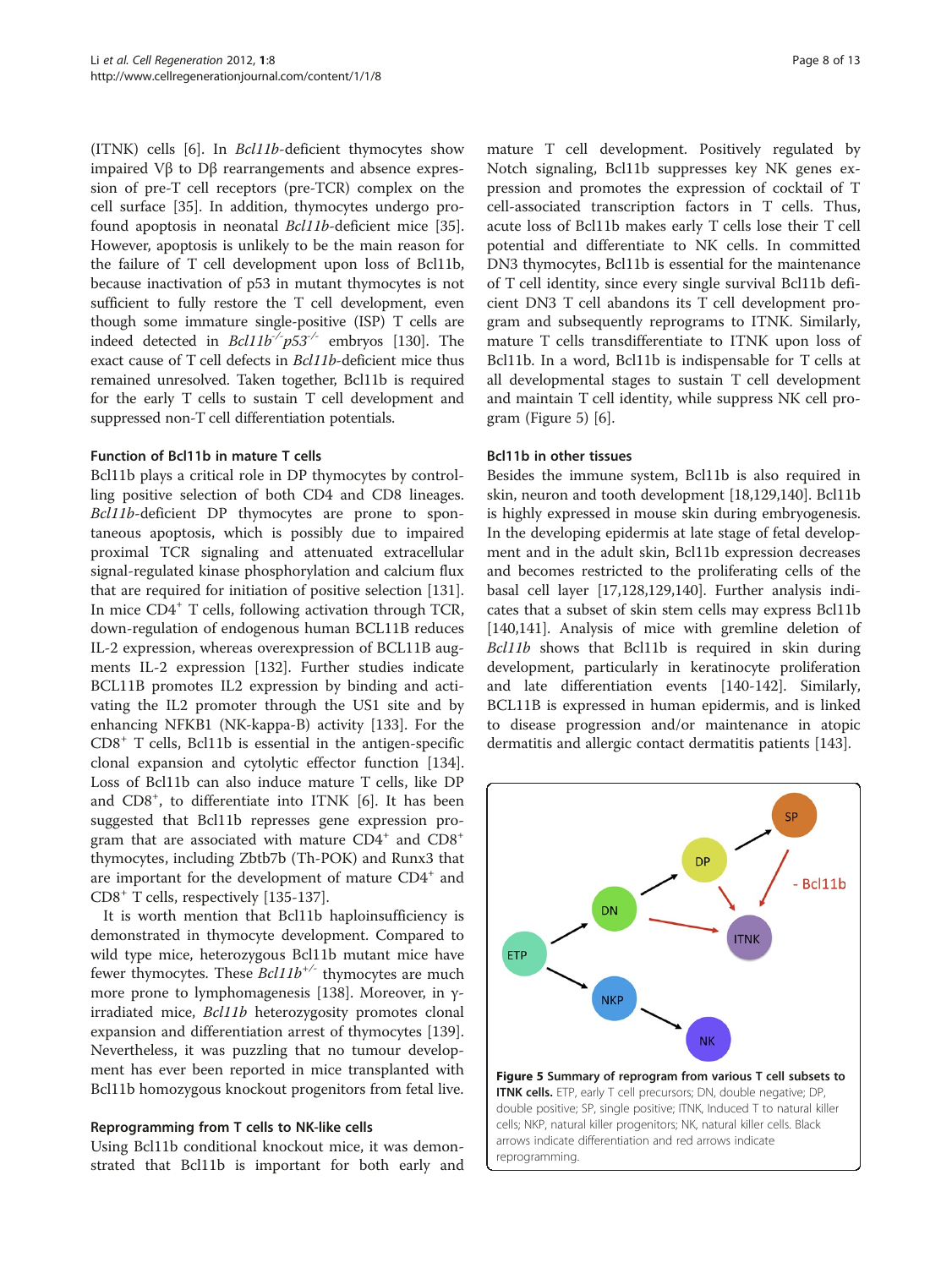<span id="page-8-0"></span>In the nerve system, Bcl11b is essential for the development of corticospinal motor neurons axonal projections to the spinal cord in vivo [\[128\]](#page-11-0), and is also indispensable for striatal medium spiny neurons differentiation, striatal patch development, and the establishment of the cellular architecture of the striatum [[129](#page-11-0)]. In humans, BCL11B expression is maintained at high levels in normal adult striatum but significantly decreased in Huntington disease (HD) cells, because mutant Huntington striatal neurons is sensitive to over-expression of BCL11B [[144\]](#page-12-0), suggesting that sequestration and/or decreased BCL11B expression is responsible for the deregulation of striatal gene expression and the specificity of pathology that are observed in HD.

Bcl11b also participates in the regulation of epithelial cell differentiation during tooth morphogenesis and is highly expressed in ectodermic components of the developing tooth. Bcl11b-deficient mice show multiple defects at the bell stage and have abnormal incisors and molars [\[142\]](#page-12-0). In addition Bcl11b plays multiple roles in modulating cell migration, cell proliferation and hair follicle stem cell maintenance during cutaneous wounding [[145](#page-12-0)].

#### Partners and downstream genes of Bcl11b

Bcl11b, also termed Ctip2 (COUP-TF interacting protein), was independently isolated for its ability to interact with all members of the chicken ovalbumin upstream promoter transcription factor (COUP-TF) subfamily of orphan nuclear receptors [[146\]](#page-12-0). COUP-TFs usually mediate transcriptional repression by recruiting nuclear receptor co-repressor (NCoR) and/or silencing mediator for retinoid and thyroid hormone receptor (SMRT) to the template. COUP-TF family members play important roles in pattern formation in the developing nervous systems of xenopus and drosophila [\[146](#page-12-0)-[148](#page-12-0)]. As a COUP-TF-interacting protein, Bcl11b mediates transcriptional repression when tethered to a promoter by interacting with a DNA binding protein, such as ARP1, which is a member of COUP-TF subfamily of orphan nuclear receptors [[146](#page-12-0)]. BCL11B also interacts with two metastasis associated proteins MTA1 and MTA2 directly [[115\]](#page-11-0). In HEK293 cells, BCL11B recruits sirtuin 1 (SIRT1) that is a trichostatin-insensitive, nicotinamidesensitive class III histone deacetylase to the promoter region of a reporter gene template [\[114](#page-11-0)[,149\]](#page-12-0). In addition, BCL11B recruits histone deacetylase 1 (HDAC1) and HDAC2 to promote local histone H3 deacetylation at the HIV-1 promoter region [[113](#page-11-0)].

To regulates cell cycle. Bcl11b cooperates with SUV39H1 and histone methylase to silence *Cdkn1a*  $(p21)$  [\[150](#page-12-0)]. Cdkn1a  $(p21)$  is a major cell cycle regulator which can respond to DNA damage senescence and tumor suppression [[151\]](#page-12-0). In addition, Bcl11b can also repress another cyclin-

dependent kinase inhibitor, Cdkn1c (p57KIP2) [\[152](#page-12-0)], which is able to associate with and inhibit the catalytic activity of a number of cylin-cdk complexes [\[153](#page-12-0)]. A recent study proposes that the up-stream regulator of Bcl11b is TCF-1 which is activated by Notch1 signals [\[76\]](#page-10-0).

# Conclusions

The Immune system is the central defender against outside pathogen and neoplasm. The importance of human immune system cannot be too much investigated. So far, millions of patients have been saved for the newly found drugs which are screened or designed by the mounting information about immunological response and tumourgenesis. However, progresses are impeded by in vivo study of human immunology and ethic constrains. Since the genome and their the immune system between human and mouse is similar, making mouse the most widely used model in elucidating key processes of the immune system and in revealing molecular mechanisms of immunological diseases [\[36,37\]](#page-9-0). Based on gene manipulation and humanize mice, the mask of many genes related to immune and hematopoietic system, including *Bcl11b*, *Gata3* and TCF1, are unveiled. So far, programs of the whole genome knockout mice, like the Knockout Mouse Project (KOMP) and the European Conditional Mouse Mutagenesis Program (EUCOMM), have generated thousands of conventional and conditional knockout mouse strains and are distributing them worldwide [[154](#page-12-0)]. Furthermore, with the development of zinc nuclease fingers and TALENs technologies, it is easier to generate gene knockout and knock-in mice. Thus, we expect, in the coming years, the genome engineering technologies and conditional knockout mouse strains will be available for more labs and researchers, so that functions of more transcription factors will be elucidated in T cell development.

#### Competing interests

The authors declare that they have no competing interests.

#### Authors' contribution

PL (Peng Li) and YX mainly wrote the manuscript and drew the pictures in this manuscript. PL (Pentao Liu) modified this manuscript and gave valuable advices. ZL proof read this manuscript. All authors read and approved the final manuscript.

#### Author details

<sup>1</sup> Key Laboratory of Regenerative Biology, Guangzchou Institutes of Biomedicine and Health, Chinese Academy of Sciences, Guangzhou, China. <sup>2</sup>Guangdong Provincial Key Laboratory of Stem Cell and Regenerative Medicine, Guangzhou, China. <sup>3</sup>Wellcome Trust Sanger Institute, Hinxton Cambridge CB10 1HH, UK.

#### Received: 8 May 2012 Accepted: 8 October 2012 Published: 10 October 2012

#### References

- 1. Mouse Genetics, Concepts and Applications. USA: Oxford University Press; 1995.
- 2. Imada K: Immunodeficient mouse models of lymphoid tumors. Int J Hematol 2003, 77:336–341.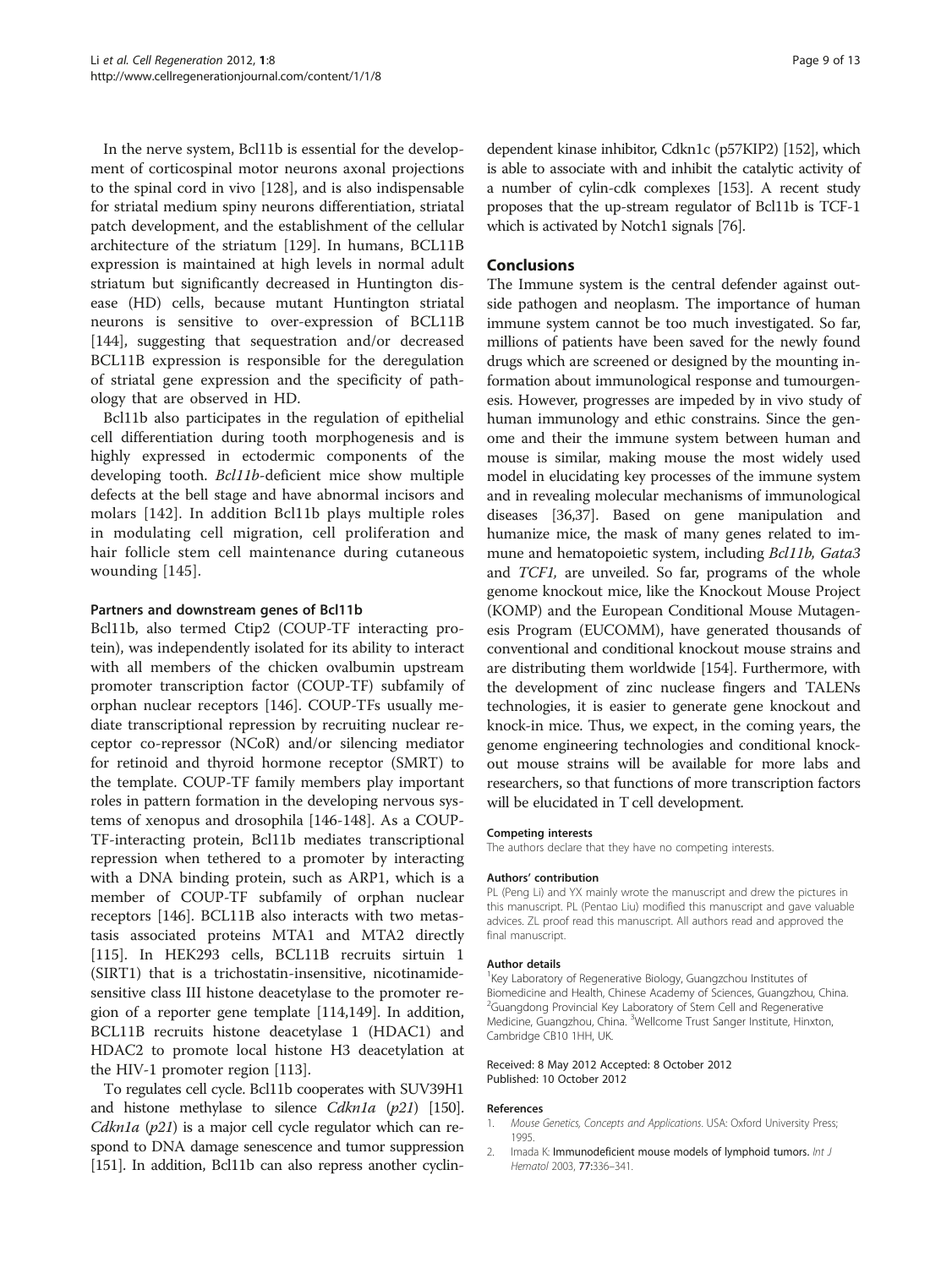- <span id="page-9-0"></span>3. Zhou P, Hohm S, Capoccia B, Wirthlin L, Hess D, Link D, Nolta J: Immunodeficient mouse models to study human stem cell-mediated tissue repair. Methods Mol Biol 2008, 430:213–225.
- Brehm MA, Cuthbert A, Yang C, Miller DM, Dilorio P, Laning J, Burzenski L, Gott B, Foreman O, Kavirayani A, et al: Parameters for establishing humanized mouse models to study human immunity: analysis of human hematopoietic stem cell engraftment in three immunodeficient strains of mice bearing the IL2rgamma(null) mutation. Clin Immunol 2010, 135:84–98.
- 5. Rothenberg EV: Transcriptional drivers of the T-cell lineage program. Curr Opin Immunol 2012, 24:132–138.
- 6. Li P, Burke S, Wang J, Chen X, Ortiz M, Lee SC, Lu D, Campos L, Goulding D, Ng BL, et al: Reprogramming of T cells to natural killer-like cells upon Bcl11b deletion. Science 2010, 329:85–89.
- Li L, Leid M, Rothenberg EV: An early T cell lineage commitment checkpoint dependent on the transcription factor Bcl11b. Science 2010, 329:89–93.
- Ikawa T, Hirose S, Masuda K, Kakugawa K, Satoh R, Shibano-Satoh A, Kominami R, Katsura Y, Kawamoto H: An essential developmental checkpoint for production of the T cell lineage. Science 2010, 329:93–96.
- 9. Brinster RL, Chen HY, Trumbauer M, Senear AW, Warren R, Palmiter RD: Somatic Expression of Herpes Thymidine Kinase in Mice Following Injection of a Fusion Gene into Eggs. Cell 1981, 27:223–231.
- 10. Wagner EF, Stewart TA, Mintz B: The Human Beta-Globin Gene and a Functional Viral Thymidine Kinase Gene in Developing Mice. P Natl Acad Sci-Biol 1981, 78:5016–5020.
- 11. Recchia A, Mavilio F: Site-specific integration by the adeno-associated virus rep protein. Current gene therapy 2011, 11:399-405.
- 12. Ivics Z, Izsvak Z: Nonviral gene delivery with the sleeping beauty transposon system. Human gene therapy 2011, 22:1043–1051.
- 13. Chen YT, Furushima K, Hou PS, Ku AT, Deng JM, Jang CW, Fang H, Adams HP, Kuo ML, Ho HN, et al: PiggyBac transposon-mediated, reversible gene transfer in human embryonic stem cells. Stem cells and development 2010, 19:763–771.
- 14. Wilson MH, Coates CJ, George AL Jr: PiggyBac transposon-mediated gene transfer in human cells. Molecular therapy: the journal of the American Society of Gene Therapy 2007, 15:139–145.
- 15. Woltjen K, Michael IP, Mohseni P, Desai R, Mileikovsky M, Hamalainen R, Cowling R, Wang W, Liu P, Gertsenstein M, et al: piggyBac transposition reprograms fibroblasts to induced pluripotent stem cells. Nature 2009, 458:766–770.
- 16. Hickman-Davis JM, Davis IC: Transgenic mice. Paediatr Respir Rev 2006, 7:49–53.
- 17. Antoch MP, Song EJ, Chang AM, Vitaterna MH, Zhao Y, Wilsbacher LD, Sangoram AM, King DP, Pinto LH, Takahashi JS: Functional identification of the mouse circadian Clock gene by transgenic BAC rescue. Cell 1997, 89:655–667.
- 18. Kleinjan DA, Van Heyningen V: Long-range control of gene expression: emerging mechanisms and disruption in disease. Am J Hum Genet 2005, 76:8–32.
- 19. Evans MJ, Kaufman MH: Establishment in culture of pluripotential cells from mouse embryos. Nature 1981, 292:154–156.
- 20. Martin GR: Isolation of a pluripotent cell line from early mouse embryos cultured in medium conditioned by teratocarcinoma stem cells. Proc Natl Acad Sci U S A 1981, 78:7634–7638.
- 21. Bradley A, Evans M, Kaufman MH, Robertson E: Formation of germ-line chimaeras from embryo-derived teratocarcinoma cell lines. Nature 1984, 309:255–256.
- 22. Robertson E, Bradley A, Kuehn M, Evans M: Germ-Line Transmission of Genes Introduced into Cultured Pluripotential Cells by Retroviral Vector. Nature 1986, 323:445–448.
- 23. Capecchi MR: Altering the Genome by Homologous Recombination. Science 1989, 244:1288–1292.
- 24. Koller BH, Smithies O: Inactivating the Beta-2-Microglobulin Locus in Mouse Embryonic Stem-Cells by Homologous Recombination. P Natl Acad Sci USA 1989, 86:8932–8935.
- 25. Koller BH, Marrack P, Kappler JW, Smithies O: Normal development of mice deficient in beta 2M, MHC class I proteins, and CD8+ T cells. Science 1990, 248:1227–1230.
- 26. Zijlstra M, Bix M, Simister NE, Loring JM, Raulet DH, Jaenisch R: Beta 2-microglobulin deficient mice lack CD4-8+ cytolytic T cells. Nature 1990, 344:742–746.
- 27. Guan CM, Ye C, Yang XM, Gao JG: A Review of Current Large-Scale Mouse Knockout Efforts. Genesis 2010, 48:73–85.
- 28. Hall B, Limaye A, Kulkarni AB: Overview: generation of gene knockout mice. In Current protocols in cell biology. Edited by Bonifacino JS.; 2009. Chapter 19:Unit 19 12 19 12 11-17.
- 29. Copp AJ: Death before Birth Clues from Gene Knockouts and Mutations. Trends Genet 1995, 11:87–93.
- 30. Betz UA, Vosshenrich CA, Rajewsky K, Muller W: Bypass of lethality with mosaic mice generated by Cre-loxP-mediated recombination. Current biology: CB 1996, 6:1307–1316.
- 31. Rajewsky K, Gu H, Kuhn R, Betz UA, Muller W, Roes J, Schwenk F: Conditional gene targeting. J Clin Investig 1996, 98:600-603.
- 32. Radtke F, Wilson A, Stark G, Bauer M, Van Meerwijk J, MacDonald HR, Aguet M: Deficient T cell fate specification in mice with an induced inactivation of Notch1. Immunity 1999, 10:547–558.
- 33. Williams R, Lendahl U, Lardelli M: Complementary and combinatorial patterns of Notch gene family expression during early mouse development. Mech Dev 1995, 53:357–368.
- Pai SY, Truitt ML, Ting CN, Leiden JM, Glimcher LH, Ho IC: Critical roles for transcription factor GATA-3 in thymocyte development. Immunity 2003, 19:863–875.
- 35. Wakabayashi Y, Watanabe H, Inoue J, Takeda N, Sakata J, Mishima Y, Hitomi J, Yamamoto T, Utsuyama M, Niwa O, et al: Bcl11b is required for differentiation and survival of alphabeta T lymphocytes. Nat Immunol 2003, 4:533–539.
- 36. Lander ES, Linton LM, Birren B, Nusbaum C, Zody MC, Baldwin J, Devon K, Dewar K, Doyle M, FitzHugh W, et al: Initial sequencing and analysis of the human genome. Nature 2001, 409:860–921.
- 37. Venter JC, Adams MD, Myers EW, Li PW, Mural RJ, Sutton GG, Smith HO, Yandell M, Evans CA, Holt RA, et al: The sequence of the human genome. Science 2001, 291:1304–1351.
- 38. Drake AC, Chen Q, Chen J: Engineering humanized mice for improved hematopoietic reconstitution. Cell Mol Immunol 2012, 9:215–224.
- 39. Notta F, Doulatov S, Laurenti E, Poeppl A, Jurisica I, Dick JE: Isolation of single human hematopoietic stem cells capable of long-term multilineage engraftment. Science 2011, 333:218–221.
- Bosma GC, Custer RP, Bosma MJ: A severe combined immunodeficiency mutation in the mouse. Nature 1983, 301:527–530.
- 41. Leblond V, Autran B, Cesbron JY: The SCID mouse mutant: Definition and potential use as a model for immune and hematological disorders. Hematol Cell Ther 1997, 39:213-221.
- 42. Macchiarini F, Manz MG, Palucka AK, Shultz LD: Humanized mice: are we there yet? The Journal of experimental medicine 2005, 202:1307-1311.
- 43. Shultz LD, Schweitzer PA, Christianson SW, Gott B, Schweitzer IB, Tennent B, McKenna S, Mobraaten L, Rajan TV, Greiner DL, et al: Multiple defects in innate and adaptive immunologic function in NOD/LtSz-scid mice. J Immunol 1995, 154:180–191.
- 44. Kataoka S, Satoh J, Fujiya H, Toyota T, Suzuki R, Itoh K, Kumagai K: Immunologic aspects of the nonobese diabetic (NOD) mouse Abnormalities of cellular immunity. Diabetes 1983, 32:247–253.
- 45. Sugamura K, Asao H, Kondo M, Tanaka N, Ishii N, Ohbo K, Nakamura M, Takeshita T: The interleukin-2 receptor gamma chain: its role in the multiple cytokine receptor complexes and T cell development in XSCID. Annu Rev Immunol 1996, 14:179–205.
- 46. Cao X, Shores EW, Hu-Li J, Anver MR, Kelsall BL, Russell SM, Drago J, Noguchi M, Grinberg A, Bloom ET, et al: Defective lymphoid development in mice lacking expression of the common cytokine receptor gamma chain. Immunity 1995, 2:223–238.
- 47. Shultz LD, Lyons BL, Burzenski LM, Gott B, Chen X, Chaleff S, Kotb M, Gillies SD, King M, Mangada J, et al: Human lymphoid and myeloid cell development in NOD/LtSz-scid IL2R gamma null mice engrafted with mobilized human hemopoietic stem cells. J Immunol 2005, 174:6477–6489.
- 48. Ito M, Hiramatsu H, Kobayashi K, Suzue K, Kawahata M, Hioki K, Ueyama Y, Koyanagi Y, Sugamura K, Tsuji K, et al: NOD/SCID/gamma(c)(null) mouse: an excellent recipient mouse model for engraftment of human cells. Blood 2002, 100:3175–3182.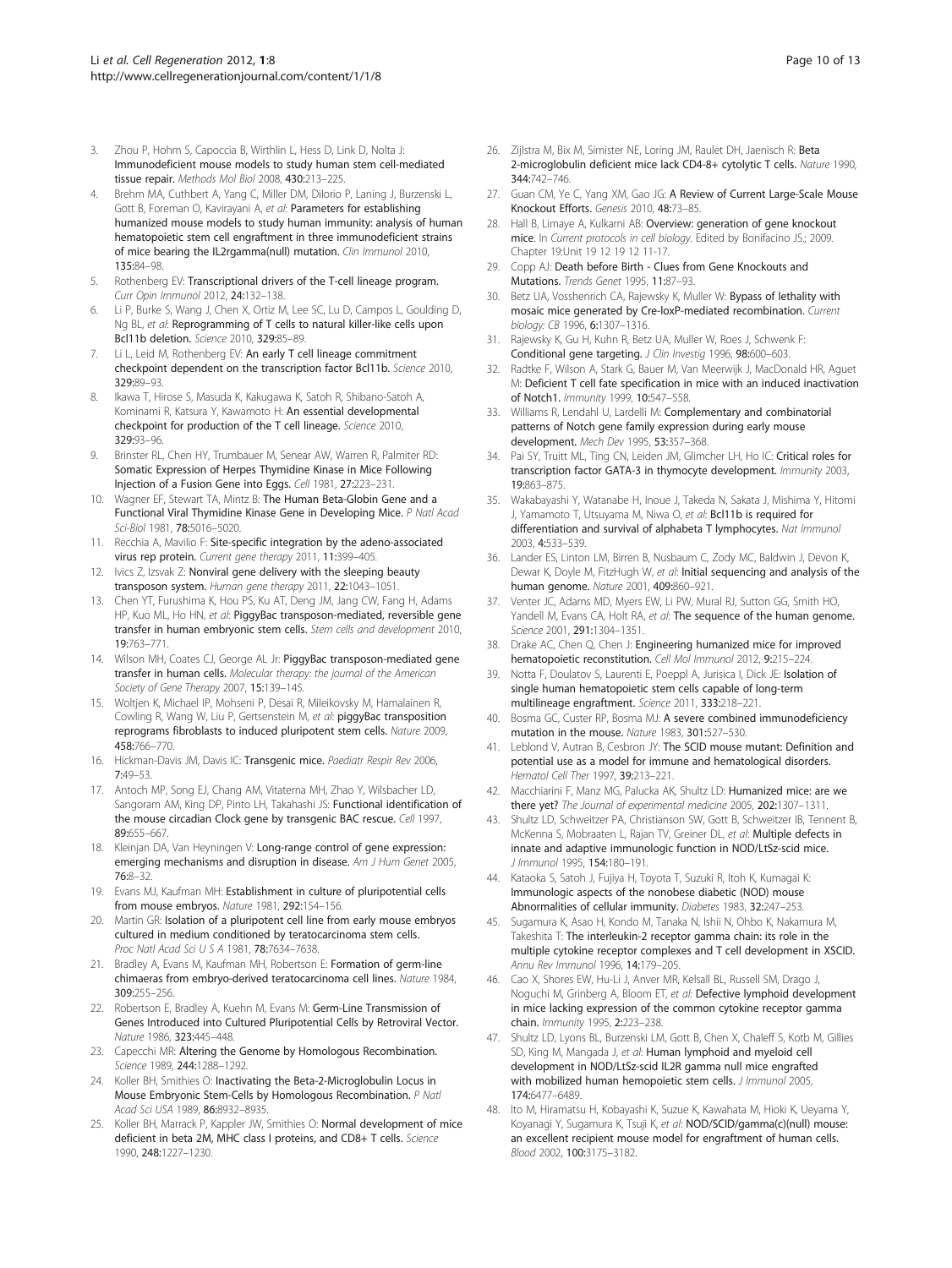- <span id="page-10-0"></span>49. Shultz LD, Ishikawa F, Greiner DL: Humanized mice in translational biomedical research. Nat Rev Immunol 2007, 7:118–130.
- 50. Harrison PR: Analysis of erythropoeisis at the molecular level. Nature 1976, 262:353–356.
- 51. Rossi L, Lin Kuanyin K, Boles Nathan C, Yang L, King Katherine Y, Jeong M, Mayle A, Goodell Margaret A: Less Is More: Unveiling the Functional Core of Hematopoietic Stem Cells through Knockout Mice. Cell Stem Cell 2012, 11:302–317.
- 52. Godin I, Cumano A: The hare and the tortoise: an embryonic haematopoietic race. Nat Rev Immunol 2002, 2:593–604.
- 53. Morrison SJ, Weissman IL: The Long-Term Repopulating Subset of Hematopoietic Stem-Cells Is Deterministic and Isolatable by Phenotype. Immunity 1994, 1:661–673.
- 54. Akashi K, Kondo M, Cheshier S, Shizuru J, Gandy K, Domen J, Mebius R, Traver D, Weissman IL: Lymphoid development from stem cells and the common lymphocyte progenitors. Cold Spring Harbor symposia on quantitative biology 1999, 64:1–12.
- 55. Iwasaki H, Akashi K: Myeloid lineage commitment from the hematopoietic stem cell. Immunity 2007, 26:726–740.
- 56. Bell JJ, Bhandoola A: The earliest thymic progenitors for T cells possess myeloid lineage potential. Nature 2008, 452:764–767.
- 57. Wada H, Masuda K, Satoh R, Kakugawa K, Ikawa T, Katsura Y, Kawamoto H: Adult T-cell progenitors retain myeloid potential. Nature 2008, 452:768–U710.
- 58. Graf T, Enver T: Forcing cells to change lineages. Nature 2009, 462:587–594.
- 59. Schutte J, Moignard V, Gottgens B: Establishing the stem cell state: insights from regulatory network analysis of blood stem cell development. Wiley interdisciplinary reviews Systems biology and medicine 2012, 4(3):285–295.
- 60. Xie HF, Ye M, Feng R, Graf T: Stepwise reprogramming of B cells into macrophages. Cell 2004, 117:663–676.
- 61. Rolink AG, Schaniel C, Bruno L, Melchers F: In vitro and in vivo plasticity of Pax5-deficient pre-B I cells. Immunol Lett 2002, 82:35-40.
- 62. Koch G: The Avian Immune-System. Tijdschr Diergeneesk 1991, 116:728–734.
- 63. David-Fung ES, Yui MA, Morales M, Wang H, Taghon T, Diamond RA, Rothenberg EV: Progression of regulatory gene expression states in fetal and adult pro-T-cell development. Immunol Rev 2006, 209:212–236.
- 64. Dudley EC, Petrie HT, Shah LM, Owen MJ, Hayday AC: T-Cell Receptor-Beta Chain Gene Rearrangement and Selection during Thymocyte Development in Adult Mice. Immunity 1994, 1:83–93.
- 65. Fevrier M, Dorgham K, Rebollo A: CD4+ T cell depletion in human immunodeficiency virus (HIV) infection: role of apoptosis. Viruses 2011, 3:586–612.
- 66. Trono D, Van Lint C, Rouzioux C, Verdin E, Barre-Sinoussi F, Chun TW, Chomont N: HIV Persistence and the Prospect of Long-Term Drug-Free Remissions for HIV-Infected Individuals. Science 2010, 329:174–180.
- 67. Ciofani M, Zuniga-Pflucker JC: The thymus as an inductive site for T lymphopoiesis. Annu Rev Cell Dev Bi 2007, 23:463–493.
- 68. Zhang JA, Mortazavi A, Williams BA, Wold BJ, Rothenberg EV: Dynamic transformations of genome-wide epigenetic marking and transcriptional control establish T cell identity. Cell 2012, 149:467–482.
- 69. Adolfsson J, Mansson R, Buza-Vidas N, Hultquist A, Liuba K, Jensen CT, Bryder D, Yang LP, Borge OJ, Thoren LAM, et al: Identification of Flt3(+) lympho-myeloid stem cells lacking erythro-megakaryocytic potential: A revised road map for adult blood lineage commitment. Cell 2005, 121:295–306.
- 70. Anderson G, Moore NC, Owen JJT, Jenkinson EJ: Cellular interactions in thymocyte development. Annu Rev Immunol 1996, 14:73–99.
- 71. Godfrey DI, Kennedy J, Suda T, Zlotnik A: A developmental pathway involving four phenotypically and functionally distinct subsets of CD3-CD4-CD8- triple-negative adult mouse thymocytes defined by CD44 and CD25 expression. J Immunol 1993, 150:4244–4252.
- 72. Luc S, Luis TC, Boukarabila H, Macaulay IC, Buza-Vidas N, Bouriez-Jones T, Lutteropp M, Woll PS, Loughran SJ, Mead AJ, et al: The earliest thymic T cell progenitors sustain B cell and myeloid lineage potential. Nat Immunol 2012, 13:412–419.
- 73. Naito T, Tanaka H, Naoe Y, Taniuchi I: Transcriptional control of T-cell development. Int Immunol 2011, 23:661-668.
- 74. Hosoya T, Kuroha T, Moriguchi T, Cummings D, Maillard I, Lim KC, Engel JD: GATA-3 is required for early T lineage progenitor development. Journal of Experimental Medicine 2009, 206:2987–3000.
- 75. Sambandam A, Maillard I, Zediak VP, Xu L, Gerstein RM, Aster JC, Pear WS, Bhandoola A: Notch signaling controls the generation and differentiation of early T lineage progenitors. Nat Immunol 2005, 6:663–670.
- 76. Weber BN, Chi AW, Chavez A, Yashiro-Ohtani Y, Yang Q, Shestova O, Bhandoola A: A critical role for TCF-1 in T-lineage specification and differentiation. Nature 2011, 476:63–68.
- 77. Rothenberg EV, Taghon T: Molecular genetics of T cell development. Annu Rev Immunol 2005, 23:601-649.
- 78. Rothenberg EV, Moore JE, Yui MA: Launching the T-cell-lineage developmental programme. Nat Rev Immunol 2008, 8:9–21.
- 79. Jones ME, Zhuang Y: Regulation of V(D)J Recombination by E-Protein Transcription Factors. V(D)J Recombination 2009, 650:148–156.
- 80. Jones ME, Zhuang YA: Stage-specific functions of E-proteins at the betaselection and T-cell receptor checkpoints during thymocyte development. Immunol Res 2011, 49:202–215.
- 81. Nikolic-Zugic J, Moore MW: T cell receptor expression on immature thymocytes with in vivo and in vitro precursor potential. Eur J Immunol 1989, 19:1957–1960.
- Vukmanovic S, Grandea AG, Faas SJ, Knowles BB, Bevan MJ: Positive Selection of Lymphocytes-T Induced by Intrathymic Injection of a Thymic Epithelial-Cell Line. Nature 1992, 359:729–732.
- Castro JE, Listman JA, Jacobson BA, Wang Y, Lopez PA, Ju S, Finn PW, Perkins DL: Fas modulation of apoptosis during negative selection of thymocytes. Immunity 1996, 5:617–627.
- 84. Takada K, Jameson SC: Naive T cell homeostasis: from awareness of space to a sense of place. Nat Rev Immunol 2009, 9:823-832.
- 85. Anderson G, Jenkinson WE, Jones T, Parnell SM, Kinsella FA, White AJ, Pongrac'z JE, Rossi SW, Jenkinson EJ: Establishment and functioning of intrathymic microenvironments. Immunol Rev 2006, 209:10–27.
- 86. Jones-Mason ME, Zhao X, Kappes D, Lasorella A, Iavarone A, Zhuang Y: E Protein Transcription Factors Are Required for the Development of CD4 (+) Lineage T Cells. Immunity 2012, 36:348–361.
- 87. Herberman RB, Nunn ME, Holden HT, Lavrin DH: Natural cytotoxic reactivity of mouse lymphoid cells against syngeneic and allogeneic tumors. II. Characterization of effector cells. International journal of cancer Journal international du cancer 1975, 16:230-239.
- 88. Kiessling R, Klein E, Pross H, Wigzell H: "Natural" killer cells in the mouse II. Cytotoxic cells with specificity for mouse Moloney leukemia cells. Characteristics of the killer cell. Eur J Immunol 1975, 5:117–121.
- 89. Kiessling R, Haller O, Fenyo EM, Steinitz M, Klein G: Mouse Natural Killer (Nk) Cell Activity against Human Cell Lines Is Not Influenced by Super-Infection of Target-Cell with Xenotropic Murine C-Type Virus. Int J Cancer 1978, 21:460-465.
- 90. Oldham RK: Natural-Killer Cells Artifact to Reality an Odyssey in Biology. Cancer Metast Rev 1983, 2:323–336.
- 91. Guerra N, Tan YX, Joncker NT, Choy A, Gallardo F, Xiong N, Knoblaugh S, Cado D, Greenberg NM, Raulet DH: NKG2D-deficient mice are defective in tumor surveillance in models of spontaneous malignancy (vol 28, pg 571, 2008). Immunity 2008, 28:723–723.
- 92. Michie AM, Carlyle JR, Schmitt TM, Ljutic B, Cho SK, Fong QY, Zuniga-Pflucker JC: Clonal characterization of a bipotent T cell and NK cell progenitor in the mouse fetal thymus. *J Immunol* 2000, 164:1730–1733.
- 93. Di Santo JP, Vosshenrich CA: Bone marrow versus thymic pathways of natural killer cell development. Immunol Rev 2006, 214:35–46.
- 94. Puzanov IJ, Bennett M, Kumar V: IL-15 can substitute for the-marrow microenvironment in the differentiation of natural killer cells. J Immunol 1996, 157:4282–4285.
- 95. Kim S, Iizuka K, Kang HSP, Dokun A, French AR, Greco S, Yokoyama WM: In vivo developmental stages in murine natural killer cell maturation. Nat Immunol 2002, 3:523–528.
- 96. Takeda K, Cretney E, Hayakawa Y, Ota T, Akiba H, Ogasawara K, Yagita H, Kinoshita K, Okumura K, Smyth MJ: TRAIL identifies immature natural killer cells in newborn mice and adult mouse liver. Blood 2005, 105:2082–2089.
- 97. Yoshizawa K, Nakajima S, Notake T, Miyagawa S, Hida S, Taki S: IL-15-high-responder developing NK cells bearing Ly49 receptors in IL-15-/- mice. J Immunol 2011, 187:5162–5169.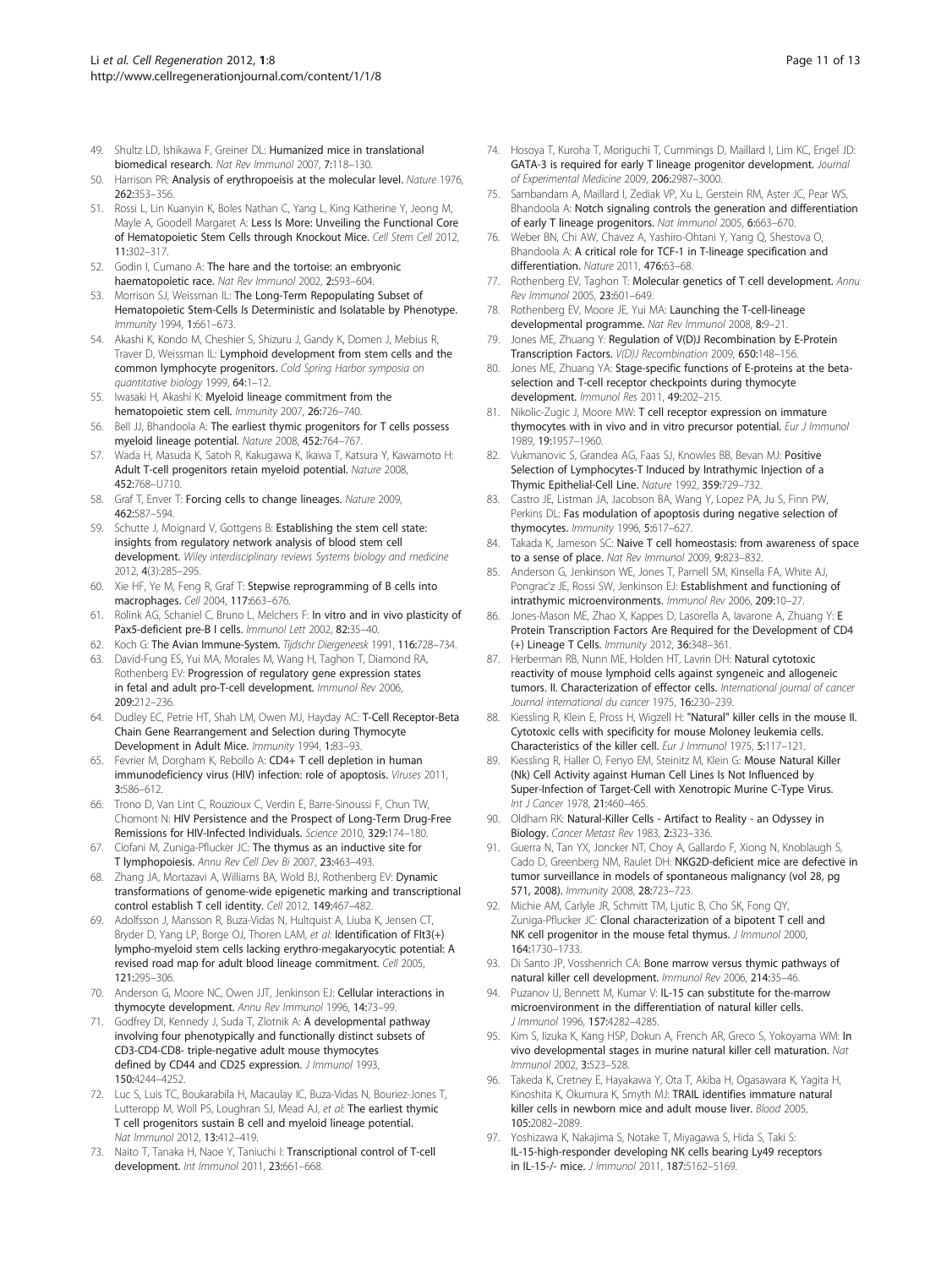- <span id="page-11-0"></span>98. Colucci F, Caligiuri MA, Di Santo JP: What does it take to make a natural killer? Nat Rev Immunol 2003, 3:413–425.
- 99. Vosshenrich CAJ, Garcia-Ojeda ME, Samson-Villeger SI, Pasqualetto V, Enault L, Goff ORL, Corcuff E, Guy-Grand D, Rocha B, Cumano A, et al: A thymic pathway of mouse natural killer cell development characterized by expression of GATA-3 and CD127 (vol 7, pg 1217, 2006). Nat Immunol 2006, 7:1343–1343.
- 100. Hidalgo L, Martinez VG, Valencia J, Hernandez-Lopez C, Vazquez MN, Nunez JR, Zapata AG, Sacedon R, Varas A, Vicente A: Expression of BMPRIA on human thymic NK cell precursors: role of BMP signaling in intrathymic NK cell development. Blood 2012, 119:1861–1871.
- 101. Narni-Mancinelli E, Jaeger BN, Bernat C, Fenis A, Kung S, De Gassart A, Mahmood S, Gut M, Heath SC, Estelle J, et al: Tuning of natural killer cell reactivity by NKp46 and Helios calibrates T cell responses. Science 2012, 335:344–348.
- 102. Liu P, Li P, Burke S: Critical roles of Bcl11b in T-cell development and maintenance of T-cell identity. Immunol Rev 2010, 238:138–149.
- 103. Satterwhite E, Sonoki T, Willis TG, Harder L, Nowak R, Arriola EL, Liu H, Price HP, Gesk S, Steinemann D, et al: The BCL11 gene family: involvement of BCL11A in lymphoid malignancies. Blood 2001, 98:3413–3420.
- 104. Nakamura T, Largaespada DA, Shaughnessy JD Jr, Jenkins NA, Copeland NG: Cooperative activation of Hoxa and Pbx1-related genes in murine myeloid leukaemias. Nat Genet 1996, 12:149–153.
- 105. Liu PT, Keller JR, Ortiz M, Tessarollo L, Rachel RA, Nakamura T, Jenkins NA, Copeland NG: Bcl11a is essential for normal lymphoid development. Nat Immunol 2003, 4:525–532.
- 106. Tydell CC, David-Fung ES, Moore JE, Rowen L, Taghon T, Rothenberg EV: Molecular dissection of prethymic progenitor entry into the T lymphocyte developmental pathway. J Immunol 2007, 179:421–438.
- 107. Menzel S, Garner C, Gut I, Matsuda F, Yamaguchi M, Heath S, Foglio M, Zelenika D, Boland A, Rooks H, et al: A QTL influencing F cell production maps to a gene encoding a zinc-finger protein on chromosome 2p15. Nat Genet 2007, 39:1197–1199.
- 108. Uda M, Galanello R, Sanna S, Lettre G, Sankaran VG, Chen WM, Usala G, Busonero F, Maschio A, Albai G, et al: Genome-wide association study shows BCL11A associated with persistent fetal hemoglobin and Amelioration of the phenotype of beta-thalassemia. P Natl Acad Sci USA 2008, 105:1620–1625.
- 109. Sankaran VG, Xu J, Ragoczy T, Ippolito GC, Walkley CR, Maika SD, Fujiwara Y, Ito M, Groudine M, Bender MA, et al: Developmental and speciesdivergent globin switching are driven by BCL11A. Nature 2009, 460:1093–U1050.
- 110. Simonis-Bik AM, Nijpels G, Van Haeften TW, Houwing-Duistermaat JJ, Boomsma DI, Reiling E, Van Hove EC, Diamant M, Kramer MH, Heine RJ, et al: Gene variants in the novel type 2 diabetes loci CDC123/CAMK1D, THADA, ADAMTS9, BCL11A, and MTNR1B affect different aspects of pancreatic beta-cell function. Diabetes 2010, 59:293–301.
- 111. John A, Brylka H, Wiegreffe C, Simon R, Liu P, Jüttner R, Crenshaw EB III, Luyten FP, Jenkins NA, Copeland NG: Bcl11a is required for neuronal morphogenesis and sensory circuit formation in dorsal spinal cord development. Development 2012, 139(10):1831–41. [http://www.ncbi.nlm.](http://www.ncbi.nlm.nih.gov/pubmed?term=Bcl11a%20is%20required%20for%20neuronal%20morphogenesis%20and%20sensory%20circuit%20formation%20in%20dorsal%20spinal%20cord%20development) [nih.gov/pubmed?term=Bcl11a%20is%20required%20for%20neuronal%](http://www.ncbi.nlm.nih.gov/pubmed?term=Bcl11a%20is%20required%20for%20neuronal%20morphogenesis%20and%20sensory%20circuit%20formation%20in%20dorsal%20spinal%20cord%20development) [20morphogenesis%20and%20sensory%20circuit%20formation%20in%](http://www.ncbi.nlm.nih.gov/pubmed?term=Bcl11a%20is%20required%20for%20neuronal%20morphogenesis%20and%20sensory%20circuit%20formation%20in%20dorsal%20spinal%20cord%20development) [20dorsal%20spinal%20cord%20development.](http://www.ncbi.nlm.nih.gov/pubmed?term=Bcl11a%20is%20required%20for%20neuronal%20morphogenesis%20and%20sensory%20circuit%20formation%20in%20dorsal%20spinal%20cord%20development)
- 112. Gutierrez A, Kentsis A, Sanda T, Holmfeldt L, Chen SC, Zhang JH, Protopopov A, Chin L, Dahlberg SE, Neuberg DS, et al: The BCL11B tumor suppressor is mutated across the major molecular subtypes of T-cell acute lymphoblastic leukemia. Blood 2011, 118:4169–4173.
- 113. Marban C, Suzanne S, Dequiedt F, De Walque S, Redel L, Van Lint C, Aunis D, Rohr O: Recruitment of chromatin-modifying enzymes by CTIP2 promotes HIV-1 transcriptional silencing. EMBO J 2007, 26:412–423.
- 114. Senawong T, Peterson VJ, Avram D, Shepherd DM, Frye RA, Minucci S, Leid M: Involvement of the histone deacetylase SIRT1 in chicken ovalbumin upstream promoter transcription factor (COUP-TF)-interacting protein 2-mediated transcriptional repression. *J Biol Chem 2003*, 278:43041–43050.
- 115. Cismasiu VB, Adamo K, Gecewicz J, Duque J, Lin QS, Avram D: BCL11B functionally associates with the NuRD complex in T lymphocytes to repress targeted promoter. Oncogene 2005, 24:6753–6764.
- 116. Topark-Ngarm A, Golonzhka O, Peterson VJ, Barrett B, Martinez B, Crofoot K, Filtz TM, Leid M: CTIP2 associates with the NuRD complex on the

promoter of p57KIP2, a newly identified CTIP2 target gene. J Biol Chem 2006, 281:32272–32283.

- 117. Wakabayashi Y, Inoue J, Takahashi Y, Matsuki A, Kosugi-Okano H, Shinbo T, Mishima Y, Niwa O, Kominami R: Homozygous deletions and point mutations of the Rit1/Bcl11b gene in gamma-ray induced mouse thymic lymphomas. Biochem Biophys Res Commun 2003, 301:598–603.
- 118. Matsumoto Y, Kosugi S, Shinbo T, Chou D, Ohashi M, Wakabayashi Y, Sakai K, Okumoto M, Mori N, Aizawa S, et al: Allelic loss analysis of gamma-ray-induced mouse thymic lymphomas: two candidate tumor suppressor gene loci on chromosomes 12 and 16. Oncogene 1998, 16:2747–2754.
- 119. Bernard OA, Busson-LeConiat M, Ballerini P, Mauchauffe M, Della Valle V, Monni R, Nguyen Khac F, Mercher T, Penard-Lacronique V, Pasturaud P, et al: A new recurrent and specific cryptic translocation, t(5;14)(q35;q32), is associated with expression of the Hox11L2 gene in T acute lymphoblastic leukemia. Leukemia: official journal of the Leukemia Society of America, Leukemia Research Fund, UK 2001, 15:1495–1504.
- 120. MacLeod RA, Nagel S, Kaufmann M, Janssen JW, Drexler HG: Activation of HOX11L2 by juxtaposition with 3'-BCL11B in an acute lymphoblastic leukemia cell line (HPB-ALL) with t(5;14)(q35;q32.2). Genes, chromosomes & cancer 2003, 37:84–91.
- 121. Przybylski GK, Dik WA, Wanzeck J, Grabarczyk P, Majunke S, Martin-Subero JI, Siebert R, Dolken G, Ludwig WD, Verhaaf B, et al: Disruption of the BCL11B gene through inv(14)(q11.2q32.31) results in the expression of BCL11B-TRDC fusion transcripts and is associated with the absence of wild-type BCL11B transcripts in T-ALL. Leukemia: official journal of the Leukemia Society of America, Leukemia Research Fund, UK 2005, 19:201–208.
- 122. Huang X, Chen S, Chen SH, Yang LJ, Shen Q, Grabarczyk P, Przybylski GK, Schmidt CA, Li YQ: Inhibition of BCL11B Expression Leads to Apoptosis of Malignant T Cells but Not CD34(+). Blood 2010, 116:1539–1539.
- 123. Karanam NK, Grabarczyk P, Hammer E, Scharf C, Venz S, Gesell-Salazar M, Barthlen W, Przybylski GK, Schmidt CA, Volker U: Proteome analysis reveals new mechanisms of Bcl11b-loss driven apoptosis. J Proteome Res 2010, 9:3799–3811.
- 124. Huang X, Chen S, Shen Q, Yang L, Grabarczyk P, Przybylski GK, Schmidt CA, Li Y: Down regulation of BCL11B expression inhibits proliferation and induces apoptosis in malignant T cells by BCL11B-935-siRNA. Hematology 2011, 16:236–242.
- 125. Guo P, Hirano M, Herrin BR, Li J, Yu C, Sadlonova A, Cooper MD: Dual nature of the adaptive immune system in lampreys. Nature 2009, 459:796–801.
- 126. Bajoghli B, Aghaallaei N, Hess I, Rode I, Netuschil N, Tay BH, Venkatesh B, Yu JK, Kaltenbach SL, Holland ND, et al: Evolution of genetic networks underlying the emergence of thymopoiesis in vertebrates. Cell 2009, 138:186–197.
- 127. Chen S, Huang X, Yang L, Shen Q, Zheng H, Li B, Grabarczyk P, Przybylski GK, Schmidt CA, Li Y: The role of BCL11B in regulating the proliferation of human naive T cells. Hum Immunol 2012, 73(5):456–64. [http://www.ncbi.](http://www.ncbi.nlm.nih.gov/pubmed?term=The%20role%20of%20BCL11B%20in%20regulating%20the%20proliferation%20of%20human%20naive%20T%20cells) [nlm.nih.gov/pubmed?term=The%20role%20of%20BCL11B%20in%](http://www.ncbi.nlm.nih.gov/pubmed?term=The%20role%20of%20BCL11B%20in%20regulating%20the%20proliferation%20of%20human%20naive%20T%20cells) [20regulating%20the%20proliferation%20of%20human%20naive%20T%20cells](http://www.ncbi.nlm.nih.gov/pubmed?term=The%20role%20of%20BCL11B%20in%20regulating%20the%20proliferation%20of%20human%20naive%20T%20cells).
- 128. Arlotta P, Molyneaux BJ, Chen J, Inoue J, Kominami R, Macklis JD: Neuronal subtype-specific genes that control corticospinal motor neuron development in vivo. Neuron 2005, 45:207–221.
- 129. Arlotta P, Molyneaux BJ, Jabaudon D, Yoshida Y, Macklis JD: Ctip2 controls the differentiation of medium spiny neurons and the establishment of the cellular architecture of the striatum. J Neurosci 2008, 28:622–632.
- 130. Okazuka K, Wakabayashi Y, Kashihara M, Inoue J, Sato T, Yokoyama M, Aizawa S, Aizawa Y, Mishima Y, Kominami R: p53 prevents maturation of T cell development to the immature CD4(-)CD8(+) stage in Bcl11b(-/-) mice. Biochem Bioph Res Co 2005, 328:545–549.
- 131. Albu DI, Feng DY, Bhattacharya D, Jenkins NA, Copeland NG, Liu PT, Avram D: BCL11B is required for positive selection and survival of double-positive thymocytes. J Exp Med 2007, 204:3003–3015.
- 132. Cismasiu VB, Ghanta S, Duque J, Albu DI, Chen HM, Kasturi R, Avram D: BCL11B participates in the activation of IL2 gene expression in CD4+ T lymphocytes. Blood 2006, 108:2695–2702.
- 133. Cismasiu VB, Duque J, Paskaleva E, Califano D, Ghanta S, Young HA, Avram D: BCL11B enhances TCR/CD28-triggered NF-kappaB activation through up-regulation of Cot kinase gene expression in T-lymphocytes. Biochem J 2009, 417:457–466.